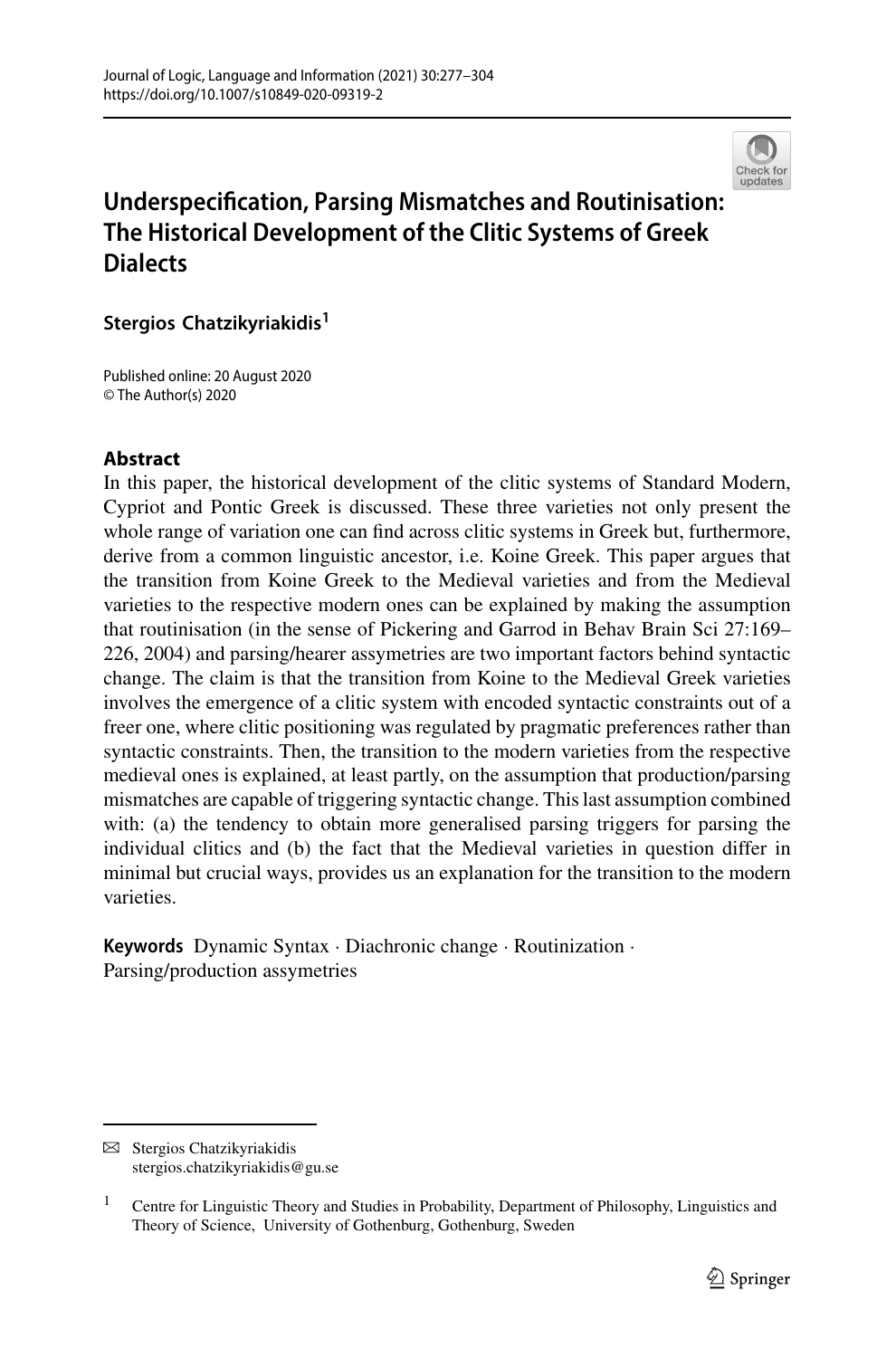# **1 Introduction**

Looking at the clitic systems of Modern Greek (MG) varieties, one can distinguish three types of clitic systems, at least as regards their positioning restrictions. The first type of clitic system is exhibited by the dominant Standard Modern Greek (SMG) variety and the Grico dialect, with its Romance counterparts being Standard Italian and Spanish.<sup>[1](#page-1-0),[2](#page-1-1)</sup> In this type of systems, clitic positioning can be described as proclitic in non-imperative and enclitic in imperative and gerund environments.<sup>3</sup> This type of system is exemplified below with data from SMG:

- (1) Ton him.cl- Acc love.3sG aγ apá 'S/He/It loves him.' [SMG]
- (2) \*Aγ apá ton love.3sg him.cl- acc 'S/He/It loves him.' [SMG]
- $(3)$   $\Gamma$  ráfe write.IMP- 2sG it.CL- ACC to 'Write it!' [SMG]
- $(4)$  \*To it.cl- acc write.imp- 2sg γ ráfe 'Write it!' [SMG]
- (5) Γ ráfodas to... write.GER it.CL- ACC 'By writing it...' [SMG]
- $(6)$  \*To it.cl- acc write.ger γ ráfodas ... 'By writing it...' [SMG]

The second type of system is the one exhibited by varieties like Cypriot Greek in the case of Greek (CG) (Revithiadou and Spyropoulo[s](#page-27-0) [2008;](#page-27-0) Chatzikyriakidi[s](#page-26-0) [2012](#page-26-0)), while its Romance counterparts are languages like European Portuguese (Crysman[n](#page-26-1) [2001;](#page-26-1) Luıs et al[.](#page-26-2) [2004](#page-26-2)), Asturian Spanish (Crysman[n](#page-26-1) [2001](#page-26-1); Luıs et al[.](#page-26-2) [2004\)](#page-26-2) Medieval Spanish (Bouzouit[a](#page-26-3) [2008](#page-26-3)) and Medieval Greek (Pappa[s](#page-26-4) [2004b](#page-26-4); Solti[c](#page-27-1) [2013\)](#page-27-1). In these varieties, clitic positioning is in general enclitic (7) unless a number of proclitic triggers appear at the left periphery. These elements include tense/aspect and negation markers  $(8)$ – $(11)$ , subordinating conjunctions  $(12)$ – $(13)$  as well as fronted arguments and adverbs (1[4](#page-1-3))–(16). We exemplify this type of system with examples from  $CG:^{4}$ 

<span id="page-1-0"></span><sup>&</sup>lt;s[u](#page-26-5)p>1</sup> See Katsoyannou [\(1995](#page-26-5)) for the Calabrian variety and Chatzikyriakidi[s](#page-26-6) [\(2009a,](#page-26-6) [b,](#page-26-7) [2010a](#page-26-8)) for the clitic system of the Grecia Salentina variety. The standard reference grammar for both varieties is Rohlf[s](#page-27-2) [\(1977](#page-27-2)).

<span id="page-1-1"></span><sup>&</sup>lt;sup>2</sup> The comparison to Romance varieties is important, since the main bulk of the analysis will draw inspiration from the work of Bouzouit[a](#page-26-3) [\(2008](#page-26-3)) and her study of the transition from Medieval to Modern Spanish.

<span id="page-1-2"></span><sup>&</sup>lt;sup>3</sup> The terms proclitic and enclitic refer to syntactic positioning rather than the phonological clisis of the pronoun.

<span id="page-1-3"></span><sup>4</sup> Note that examples (14)–(16) can appear with enclisis as well. See Pappa[s](#page-26-9) [\(2008](#page-26-9), [2012](#page-27-3)) and Chatzikyriakidi[s](#page-26-0) [\(2012\)](#page-26-0) for the relevant data. For a detailed assessment of these variation environments using a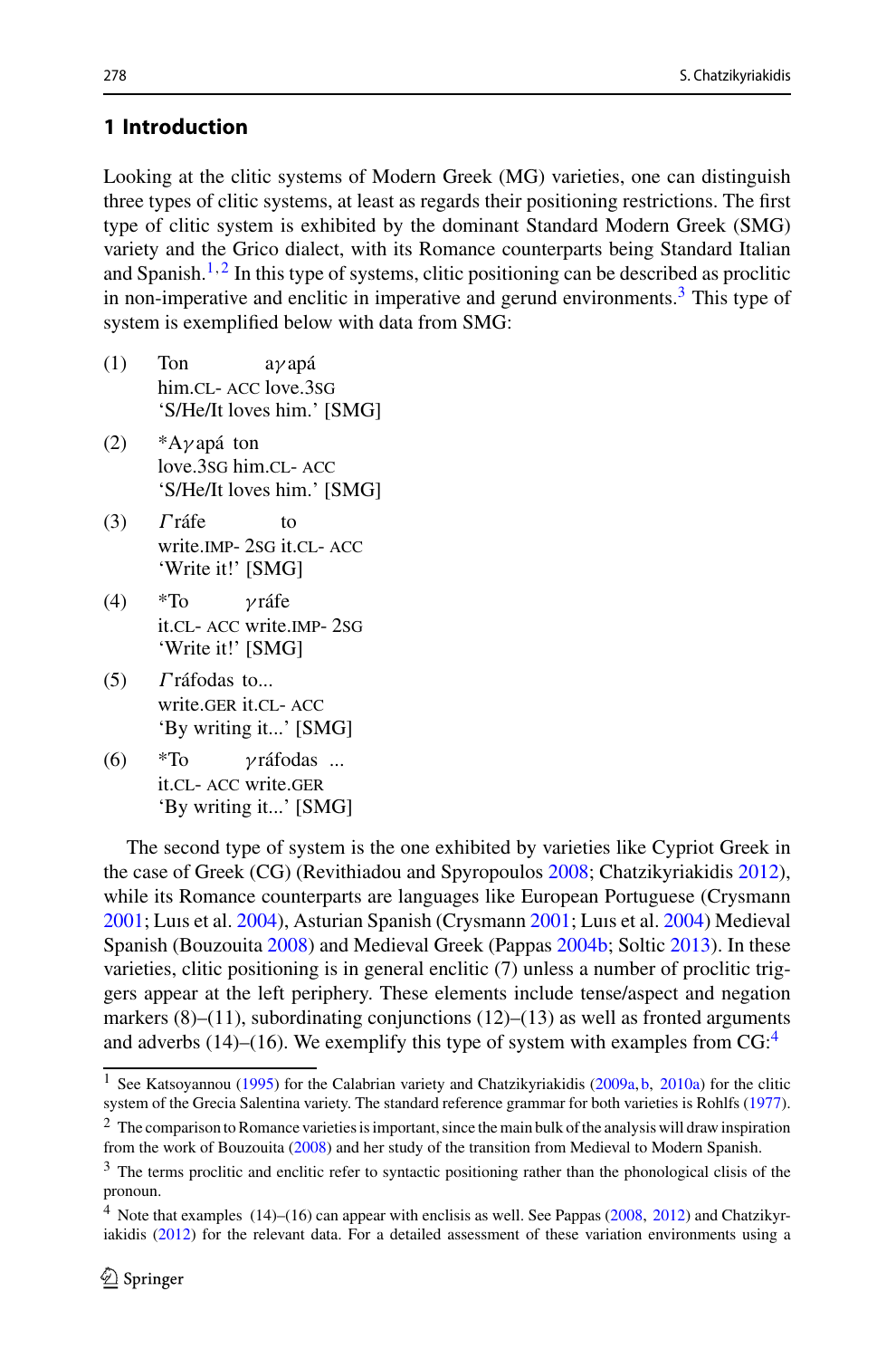- (7) Kseri know.3sg her.cl- acc tin 'S/He knows her.' (8) Pcos who.nom him.cl- acc saw.3sg him.cl- acc ton íδe  $(*ton)$ ? 'Who saw him?' (9) En NEG him.cl- Acc know.1sG him.cl- Acc ton ikséro  $(*ton).$ 'I do not know him.' (10) Θélo want.1sG SUBJ him.cl- Acc see.1sG him.cl- Acc na ton  $\delta$ o  $(*ton).$ 'I want to see him.' (11) Enna ton FUT him.cl- Acc see.1sG him.cl- Acc tonight δo (\*ton) (a)pópse . 'I'm going to see him tonight.' (12) Mólis as-soon-as him.cl- acc saw.1sg him.cl- acc ton íδa  $(*ton)...$ 'As soon as I saw him,...'  $(13)$ if him.cl- acc saw.2PL him.cl- acc An ton  $\delta$ íte  $(*ton)...$ 'If you see him...'  $(14) \quad I$ the.NOM Mary.NOM him.CL- ACC know.3sG not the.NOM Ioana.NOM MARIA ton ikséri ói i Ioanna 'Mary knows him, not Ioanna.' (15) XTES yesterday him.cl- acc saw.1sg ton íδa 'It was yesterday that I saw him.'  $(16)$  $ECI$  to θélo
- there it.CL- ACC want.1sG 'I want it there.'

The third type of positioning system, which does not have a Romance counterpart, is the system exhibited by Pontic Greek (PG). In this dialect, clitic positioning is always postverbal no matter the form of the verb or the presence of any type of element in the left periphery (Chatzikyriakidi[s](#page-26-10) [2010b\)](#page-26-10):

Magnitude Estimation Study (MET), please check Pappa[s](#page-27-4) [\(2014\)](#page-27-4). There is also work on the sociolinguistics of clitic positioning in CG. There, a number of sociolinguistic factors are shown to be responsible for variation environments, e.g. diglossia. However, whatever the effect of these factors is in speaker judgments, one will have to explain the fact that speakers readily accept variation with specific elements in judgment elicitation tasks (e.g. complementiser *oti* "that"), while they do not so with other elements (e.g. complementiser  $pu$  "that"). We will not get into a discussion of these factors here, but the reader has to keep in mind that they are also at play with respect to clitic positioning. For discussions along these lines, see Tsiplako[u](#page-27-5) [\(2017](#page-27-5)) and Grohmann et al[.](#page-26-11) [\(2017\)](#page-26-11).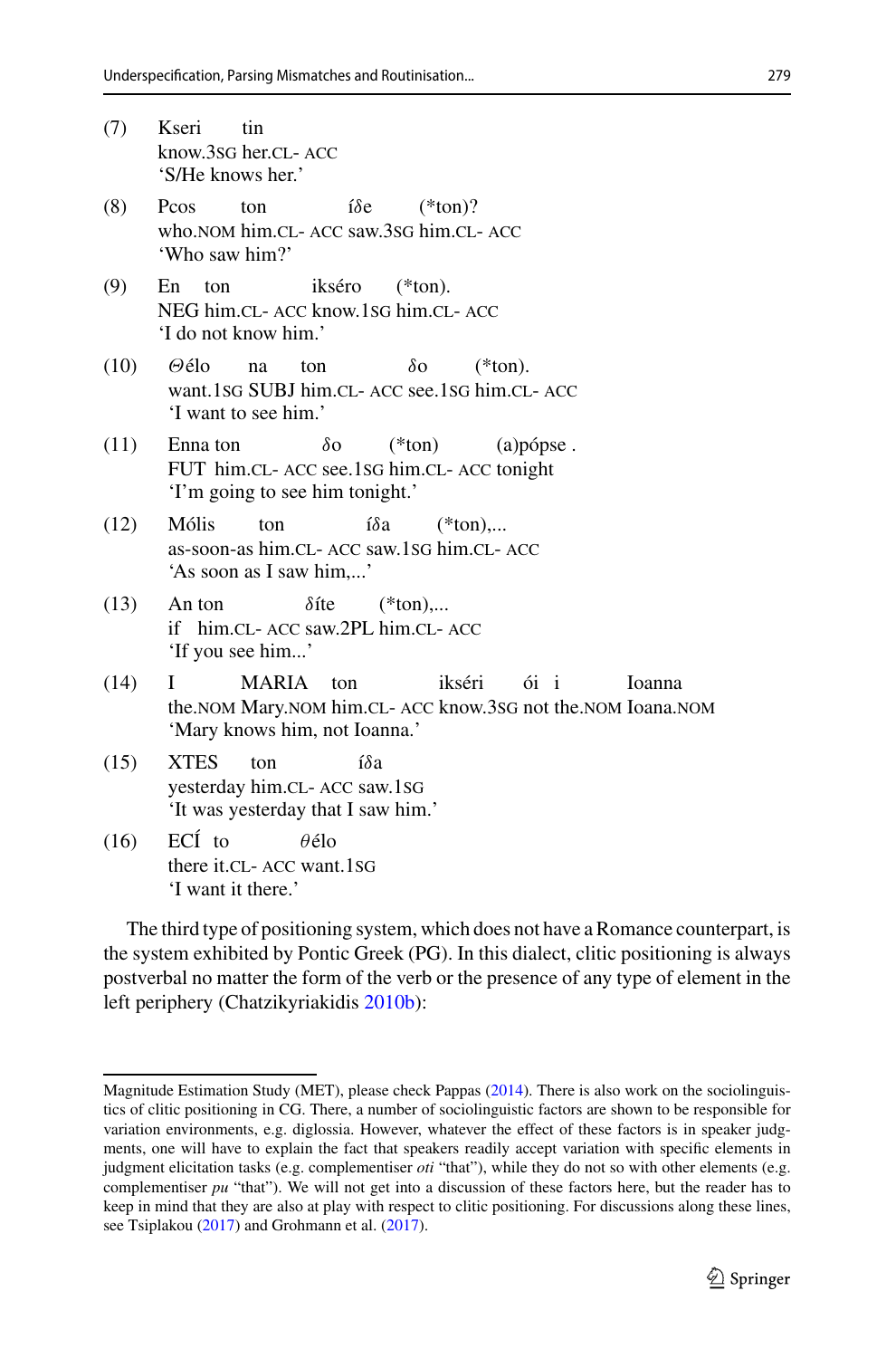|      | (17) (*Aton) Eksér aton<br>know.1sG him.CL<br>'I know him.'                                               |
|------|-----------------------------------------------------------------------------------------------------------|
|      | (18) (*Me) $\Delta 6s$ me a(v) úto to viviso<br>give.2sG- IMP me.CL this the book<br>'Give me this book.' |
|      | (19) Ci (*aton) ksér aton<br>NEG know.1sG him.ACC<br>'I do not know him.'                                 |
| (20) | Píos (*aton) edók aton?<br>who him.CL hit.1sG him.CL<br>'Who hit him?'                                    |

It is a rather uncontroversial assumption in Greek linguistics that all the MG dialects, as well as the dominant SMG variety, with the exception of Tsakonian, ultimately derive from Koine Greek (KG) (Hatzidaki[s](#page-26-13) [1897;](#page-26-12) Horrocks [1997](#page-26-13); Rall[i](#page-27-6) [2006](#page-27-6)).<sup>[5](#page-3-0)</sup> In this sense, our point of departure in explaining the clitic systems of the three varieties under consideration will be KG. If we look at the descriptions of the KG clitic system (Jans[e](#page-26-14) [1993;](#page-26-14) Taylo[r](#page-27-7) [2002](#page-27-7)) one gets the idea that the KG system is quite similar to the one we find in languages of the second type (CG), given that enclisis is in general the case but proclisis can arise in contexts where a fronted element  $(21)$ ,  $(22)$ , a function word (23), (24), or a subordinating conjunction is present (examples from Jans[e](#page-26-14) [\(1993](#page-26-14))):

- $(21)$ I Egō se you.CL- ACC glorify in the earth edoksasa epi tēs gēs 'I glorified you in the earth.'
- (22) Oudeis se none you.cl- acc blamed katekrinen 'No one blamed you.'
- (23) Tis who.NOM me.CL- GEN touched mu epsato 'Who touched me?'
- $(24)$ NEG me.CL- DAT trouble give Mē mi kopus parehe 'Do not give me trouble.'

However the difference between the system exhibited by KG and systems like CG is that restrictions on clitic positioning are not yet strict and thus variation (both preverbal and postverbal positioning being possible) is robust in almost all environments. Clear examples of this variation are found in *Oxyrynchus Papyri*. The data presented by Pappa[s](#page-26-4) [\(2004b\)](#page-26-4) clearly exemplify the situation described:

<span id="page-3-0"></span> $5$  But see Sita[r](#page-27-8)idou and Schreiber [\(2015](#page-27-8)) for an alternative view.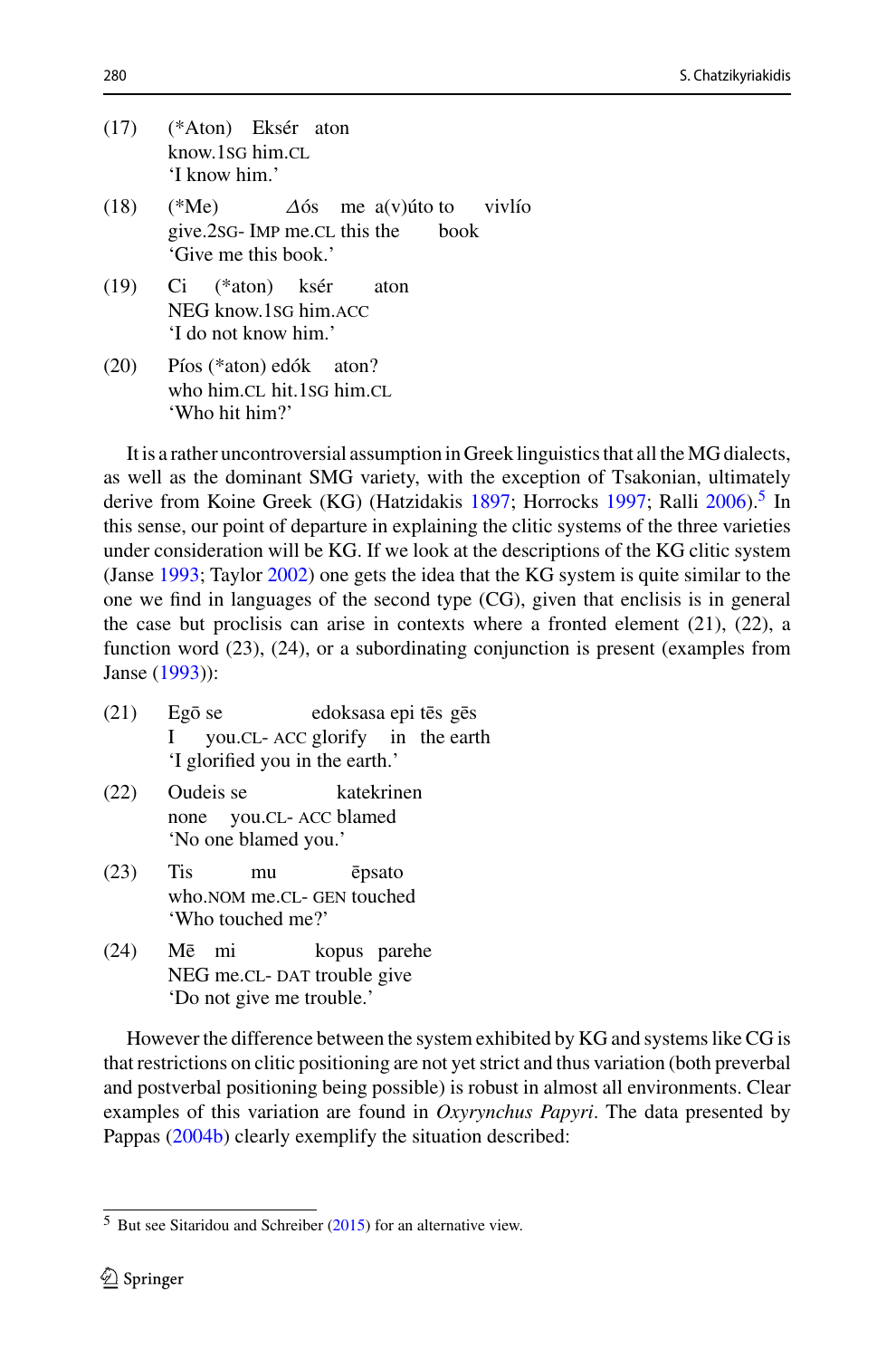| <b>Environment</b>     | Preverbal | Postverbal |
|------------------------|-----------|------------|
| Clause initial         |           | 231        |
| Infinitival complement | 12        |            |
| Adverbs                | 34        | 14         |
| NP-object              | 21        | 15         |
| NP-Subject             | 10        | 13         |
| РP                     | 13        | 37         |
| Complementisers        | 17        | 37         |
| Wh-expressions         | 18        | 16         |

(25) Clitic positioning in the *Oxyrynchus Papyri* (vols. 1–56, adapted from Pappas 2006:323)6

What is rather interesting in the above table is that variation, with the exception of infinitives, is found in all environments, even in clause initial position, a clear violation of the first position restriction, also known as the Tobler-Mussafia law.<sup>[7](#page-4-0)</sup> It comes thus as no surprise that all the analyses that try to deal with clitic positioning in KG (Jans[e](#page-26-14) [1993;](#page-26-14) Taylo[r](#page-27-7) [2002\)](#page-27-7) are unable to deal with this kind of situation given that the generalisations or syntactic restrictions they pose are far too strong and as such preclude one of the variation environments. For example, the analysis presented in Taylo[r](#page-27-7) [\(2002\)](#page-27-7) crucially relies on the following three assumptions: (a) KG clitics are enclitics, (b) they attach to the left edge of a VP, and (c) Prosodic Inversion (PI) plus  $\Phi$ restructuring are operative.<sup>[8](#page-4-1)</[s](#page-26-4)up> As Pappas [\(2004b](#page-26-4)) notes, such an account would predict complementisers, negative markers and Wh-expressions to be always associated with preverbal positioning, since these will belong to the phonological phrase of the verb. Hence, the clitic does not undergo PI because a host will be available to its left. However, variation in all these environments is vast, with enclisis being an option in these cases as well. The same considerations apply to analyses like Condoravdi and Kiparsk[y](#page-26-15) [\(2002\)](#page-26-15), as Pappa[s](#page-26-4) [\(2004b\)](#page-26-4) claims. I will not go through the exact details of how these analyses fail to capture the KG clitic positioning system but the interested reader is directed to Pappa[s](#page-26-4) [\(2004b](#page-26-4)) and Chatzikyriakidi[s](#page-26-8) [\(2010a\)](#page-26-8) for a full-blown review of the problems associated with all these accounts.

In what follows, I will argue that these problems immediately disappear if we assume that the peculiar positioning restrictions of the KG clitic system are due to the fact that these syntactic restrictions are not in fact there. The assumption will be that the KG clitic positioning system is governed by pragmatic preferences rather than syntactic restrictions. This last assumption combined with the claim that routinisation and parsing/hearer assymetries drive syntactic change will explain the transition from KG to the medieval varieties.

<sup>6</sup> Clause initial includes both root and non-root clauses, no doubling cases are found in the NP-object category and both adverbial and argumental PPs are included in the PP category (mostly adverbial though).

<span id="page-4-0"></span><sup>7</sup> The rule states that clitics appear postverbally only in case preverbal placement would position them in sentence initial position. This has been fi[r](#page-27-9)st mentioned in Tobler [\(1912\)](#page-27-9) [a](#page-26-16)nd Mussafia [\(1886](#page-26-16)).

<span id="page-4-1"></span><sup>8</sup> Φ restructuring refers to Phonological Phrase restructuring as this was defined by Vogel and Nespo[r](#page-27-10) [\(1997](#page-27-10)).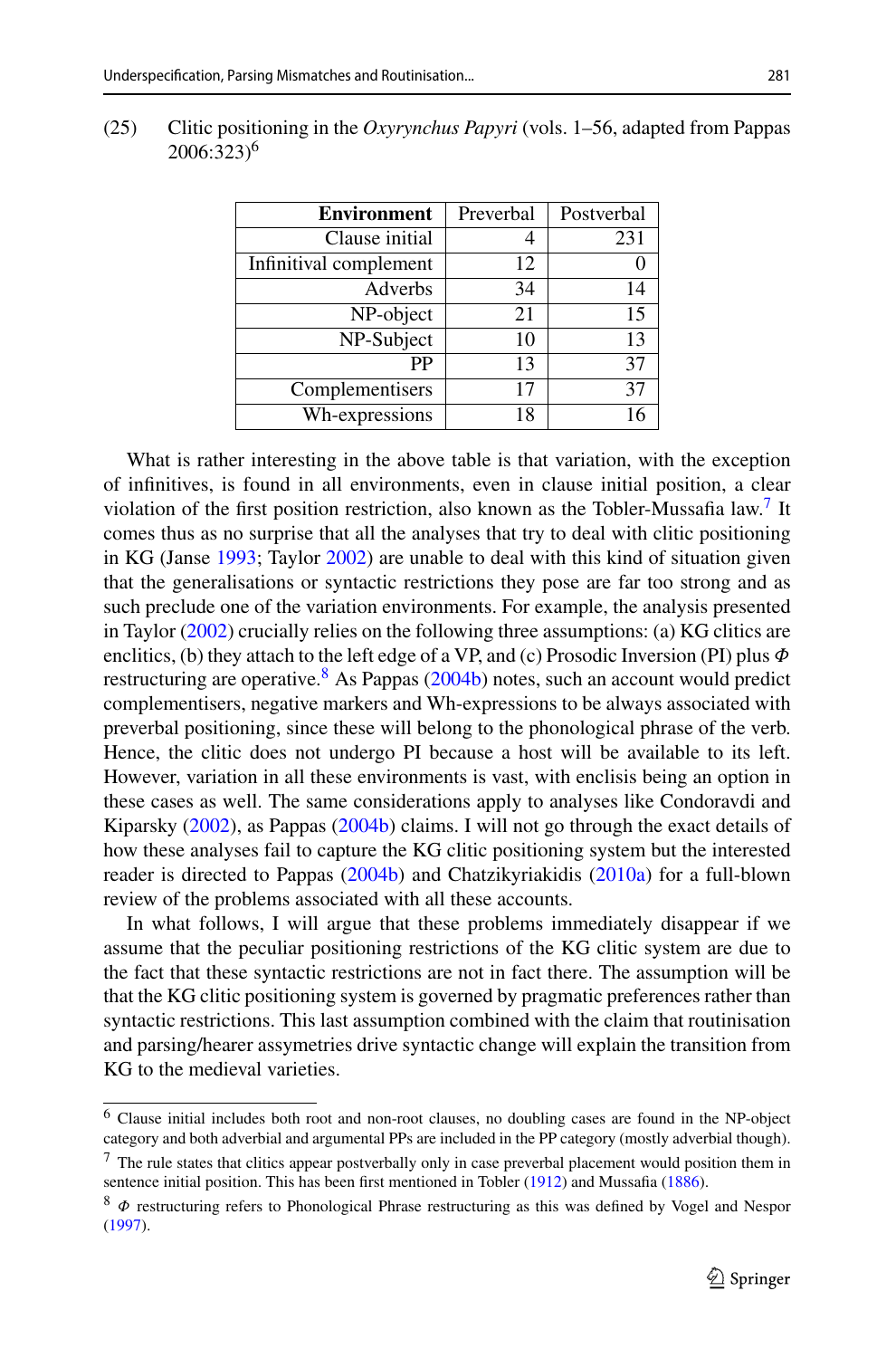The paper is structured as follows: Sect. [2](#page-5-0) gives a brief to the basic ideas behind Dynamic Syntax (DS) (Kempson et al[.](#page-26-17) [2001;](#page-26-17) Cann et al[.](#page-26-18) [2005](#page-26-18)). Priority is given to ideas and parts of the formalism that are relevant for the current paper. In Sect. [3,](#page-11-0) we look at the clitic system of KG, defending a view where the KG clitic system can be better explained as a pragmatically governed system instead of a system with hardcoded syntactic restrictions. In chapters 3 and 4, the transition from KG to the Medieval dialects and from the Medieval dialects to the modern ones respectively are discussed, claiming that a nature explanation can be provided within the DS framework, once the assumption that routinisation and parser/hearer mismatches play an important role in syntactic change.

# <span id="page-5-0"></span>**2 A Brief Introduction to DS**

#### **2.1 Basic Assumptions**

The Dynamic Syntax (DS) framework (Kempson et al[.](#page-26-17) [2001](#page-26-17); Cann et al[.](#page-26-18) [2005\)](#page-26-18) is a dynamic, processing oriented framework for natural language syntax. According to one of the basic assumptions behind DS, natural language syntax is taken to be the progressive accumulation of transparent semantic representations with the upper goal being the construction of a logical propositional formula (a formula of type *t*). This process is driven by means of monotonic tree growth, representing the attempt to model the way information is processed in a time-linear, incremental, word-to-word manner. DS is a goal driven framework, in which a number of requirements get progressively satisfied (requirements are denoted by the question mark ?). The example below shows the starting point and the end result of parsing the SMG sentence *o Giorgos agapai ti Maria* 'George loves Mary':

(26)

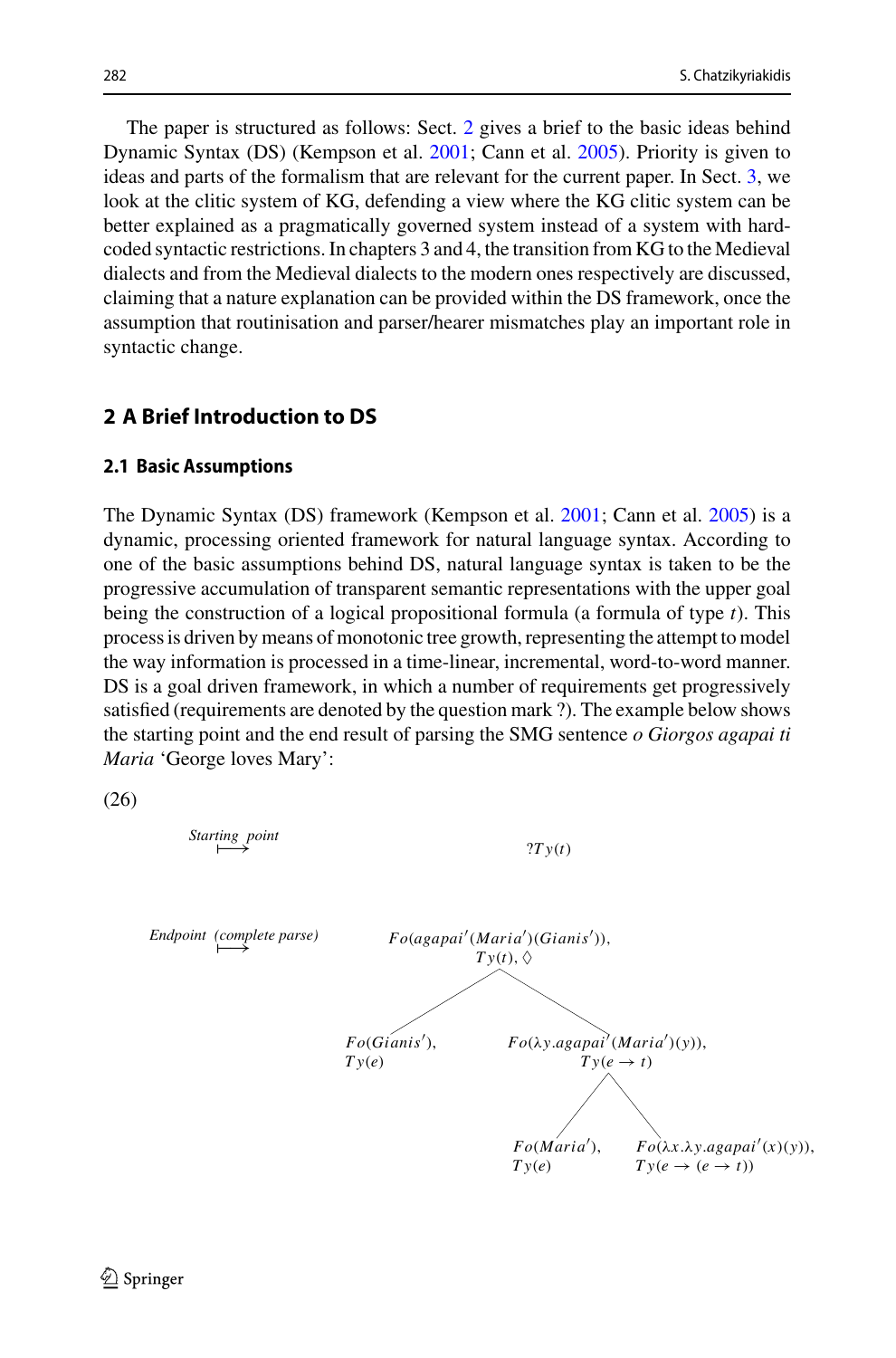As already said, the end goal is to arrive at a tree structure with no outstanding requirements. A sentence/utterance is then said to be grammatical iff there exists a sequence of tree-updates that leads to a tree structure where all nodes have type and formula values and no outstanding requirements exist. This is true in the above example, where in the tree structure on the right, all nodes have formula (Fo) and type  $(Ty)$  values.<sup>9</sup> Formula and type values combine via functional application and modus ponens respectively. The  $\Diamond$  sign, called the pointer, is a tracking device, tracking the place in the tree where the parsing process is at a given point.<sup>[10](#page-6-1)</sup> The whole system is underpinned by the Logic of Finite Trees (Blackburn and Meyer-Vio[l](#page-26-19) [1994](#page-26-19)), an expressive modal language to talk about trees. LOFT uses two basic arrow relations  $\downarrow$  and  $\uparrow$ , corresponding to the daughter and mother relation respectively. Left nodes are addressed as 0 nodes, whereas right nodes as 1 nodes. By convention, nodes on the left correspond to the argument nodes, i.e. the nodes in which the arguments will be represented, whereas the 1 nodes correspond to the functor nodes, i.e. the nodes in which all the various types of predicates will be represented. The rootnode, defined as the sole node that does not have a mother node, is given the treenode address 0. The example below illustrates the flexibility of LOFT by showing a binary tree where different nodes are addressed from the perspective of other nodes using treenode relations:

(27) The LOFT treenode relations in action



In the above tree, all nodes have a treenode address, noted with the monadic predicate *T n* plus a unique treenode identifier, and a further statement identifying another node in the tree. For example, the statement  $\langle \uparrow_0 \rangle \langle \downarrow_1 \rangle T n(011)$  found in the 010 node reads as: you will find treenode 011 if you take a step across the 0 mother relation followed by a step across the 1 daughter relation. Furthermore, the two kleene operators \* and + are used in combination with the basic tree relations, denoting the reflexive transitive and the transitive closure of the tree relation in each case. Thus,  $\langle \downarrow^* \rangle T n(x)$ reads as  $T_n(x)$  holds at the current node or at a node below the current one (of arbitrary depth), whereas  $\langle \downarrow^{+} \rangle T n(x)$  reads as  $T n(x)$  holds at a node below the current one.

<span id="page-6-0"></span><sup>9</sup> *Fo* and Ty are monadic predicates. *Fo* is an one place predicate that takes a logical term, formula or metavariable as its argument, where *Ty* a semantic type. *Fo*(*x*), *T y*(*e*) found on a treenode read as: the semantic content is *x* and its semantic type is *y*.

<span id="page-6-1"></span><sup>&</sup>lt;sup>10</sup> There are a number of rules as regards pointer movement[.](#page-26-18) See Kempson et al. [\(2001](#page-26-17)) and Cann et al. [\(2005](#page-26-18)) for more information on this.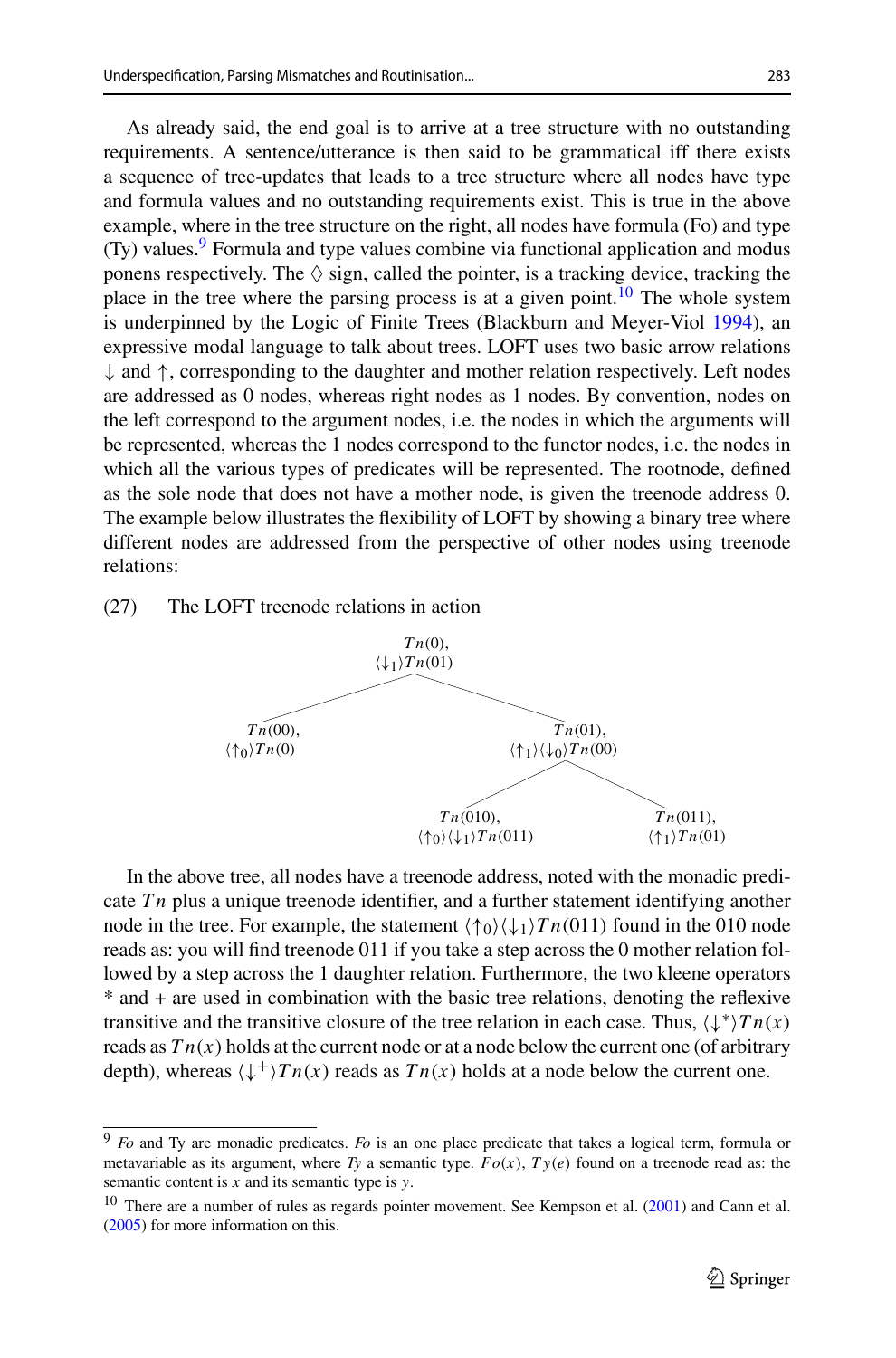At the heart of DS, lies a system of procedures, an action based system comprised of two main types of actions: lexical and computational. The former are language specific actions/rules, roughly the lexical entries for individual words. An example of a lexical action/rule is shown below:

(28) Lexical entry for *Bill*

| IF          | 2Ty(e)                 |
|-------------|------------------------|
| <b>THEN</b> | put((Ty(e), Fo(Bill')) |
| <b>ELSE</b> | abort                  |

The above example reads as follows: if you are at a node that has a type *e* requirement, then decorate this node with a type *e* value and a formula value representing the concept *Bill'.* In any other case abort. In that sense, a proper noun like *Bill* in English will be able to be parsed as soon as a node has a requirement for a type *e*. This will allow a word like *Bill* to be parsed either as a subject or as an object in English. Notice that everything is defined via means of actions. In the above example, the action  $put()$ instructs the system to add whatever is contained in the scope of the action to the node under consideration (the node where the pointer currently is). To give a more elaborate example, consider the lexical entry for accusative neuter clitic *to* "it" in SMG, given in Chatzikyriakidi[s](#page-26-8) [\(2010a\)](#page-26-8):

(29) Lexical entry for the third person accusative clitic *to* 'it' in SMG

If 
$$
2Ty(t)
$$

\nTHEN IF  $[\downarrow_1^+]$ ?

\nOR IF  $Mod(Imp)$ 

\nTHEN  $make(\langle \downarrow_1^* \rangle); go(\langle \downarrow_1 \rangle);$ 

\nmake( $\langle \downarrow_0 \rangle); go(\langle \downarrow_0 \rangle)$ 

\nput( $Ty(e), Fo(U_x), ?\exists x. Fo(x), gofirst(?Ty(t))$ )

ELSE abort

As we said, in DS, syntax is seen as the growth of transparent semantic representations. According to this view, morphosyntactic phenomena are also seen in this way. There are different ways in which morphosyntax operates in DS, ranging from providing purely procedural, declarative information providing underspecified semantic representations or in some cases fully-fledged semantic representations. For example, for case marking languages, the above lexical entry given for English would involve further information besides positing a formula value and a type *e*. It will further involve a tree requirement that the node immediately dominating the current node is the predicate, it will impose in this way the requirement that the present node is the accusative node. Let us assume a language with constructive accusative. Then, the English entry would be transformed to something like the following:

(30) Structural accusative case marked proper name

```
IF ?Ty(e)THEN \text{put}(Ty(e), Fo(NP'), ?(\uparrow_0)Ty(e \to t))ELSE abort
```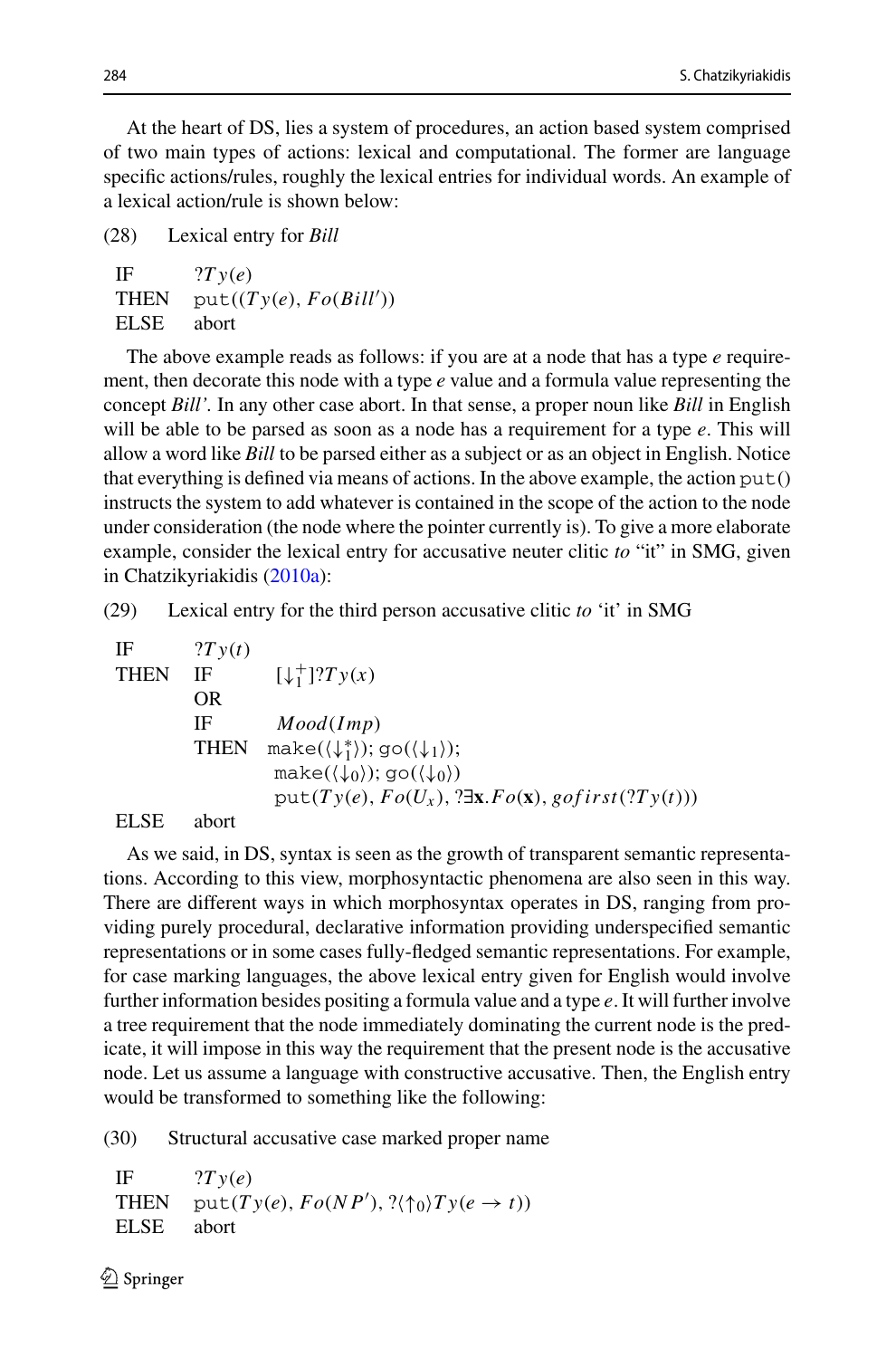Computational rules are general computational devices behind DS and are assumed to comprise the basic tree construction mechanism. They are assumed to be a closed set of rules universally available to every language. This closed set is basically rules that help the parsing process unfold. These involve pointer movement rules, rules that perform functional application and modus ponens (for formulas and types respectively) or rules that get rid of requirements as soon as these are satisfied. A characteristic case of a computational rule is the rule of elimination. This rule performs functional application on formulas and modus ponens on types, in case both the argument and the function nodes bear complete formula and type values. So, in the example below, the bottom nodes are combined by functional application and modus ponens in order to produce the result at the node above in the second tree (the node where the pointer,  $\Diamond$ , is at):<sup>[11](#page-8-0)</sup>

#### (31) elimination



### **2.2 Structural Underspecification: Unfixed Nodes**

Content as well as unfolding tree structure is allowed to be underspecified in DS. While content underspecification has been largely employed within the formal semantics literature of the past 30 years, no attempts to move underspecification into the area of syntax have been made. Structural underspecification in DS manages to deal with a range of phenomena, i.e. scrambling, clitic doubling and person restrictions to name a few (see Kempson and Kiae[r](#page-26-20) [2010;](#page-26-20) Chatzikyriakidi[s](#page-26-8) [2010a;](#page-26-8) Chatzikyriakidis and Kempso[n](#page-26-21) [2011](#page-26-21) respectively). The basic mechanism used in order to express structural underspecification is unfixed nodes. Unfixed nodes are nodes that have not yet found their position in the tree structure. As such, they are structurally underspecified at the

<span id="page-8-0"></span><sup>&</sup>lt;sup>11</sup> We show the effect of these rules in tree notation[.](#page-26-18) See Kempson et al. [\(2001\)](#page-26-17) and Cann et al. [\(2005](#page-26-18)) for the actual rules.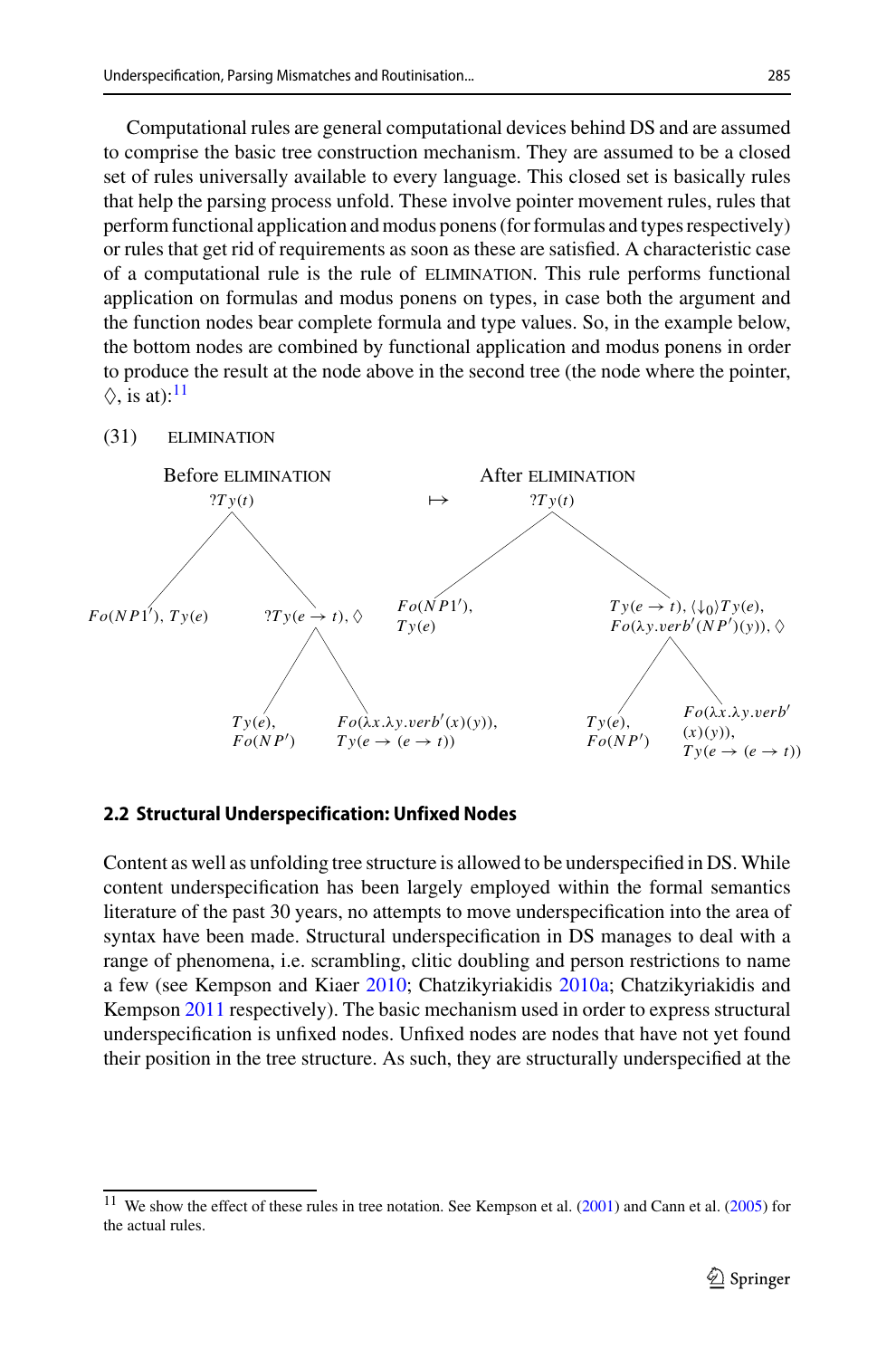time they are introduced. However, they need to be updated later on in order for the parse to be successful; otherwise, outstanding requirements remain, i.e. a requirement for a proper treenode address to be found (?∃**x**.*T n*(**x**)) and the tree update fails. The rule of \*ADJUNCTION introduces an unfixed node:

(32) \*adjunction: Introducing an unfixed node



The node is structurally underspecified since it does not carry a fixed treenode address. The only thing the node "knows" as regards its treenode position is that somewhere up above or at the current node,  $Tn(n)$  must be found.<sup>12</sup> The \*ADJUNCTION rule works neatly for OV focus cases in Greek. In such structures, the preposed object is parsed on an unfixed node. Then, the verb is parsed, projecting the rest of the propositional structure, a type *e* and a formula metavariable at the subject node (for the subject drop properties) and leaving a requirement for a type value in the object node:[13](#page-9-1)

(33) After parsing the verb in *ton Giani xtipise*, 's/he hit John'



In the above structure there is an unfixed node with a type and a formula value and an open slot decorated with a type *e* requirement (the 010 node). It is at that point that a process of unification between the unfixed node and the fixed object node (010) can take place using MERGE. MERGE is a computational rule which unifies two nodes just in case one of the two updates the treenode address of the other. The notion of update is defined by treenode address entailment. If a treenode address entails another treenode

<span id="page-9-0"></span> $12$  Notice that the reflexive satisfaction of the  $*$  in which the node unifies with its host trivially is not possible. *Tn(n)* is the treenode address of the type *t* requiring node. In that sense, the only way such a reflexive satisfaction will hold is in case the unfixed node unifies with the type t requiring node. However, such unification is impossible, given the incompatible specifications of the respective type requirements (*?Ty(e)* and *?Ty(t)*).

<span id="page-9-1"></span><sup>&</sup>lt;sup>13</sup> The lambdas are going to be omitted from this point on for ease of exposition.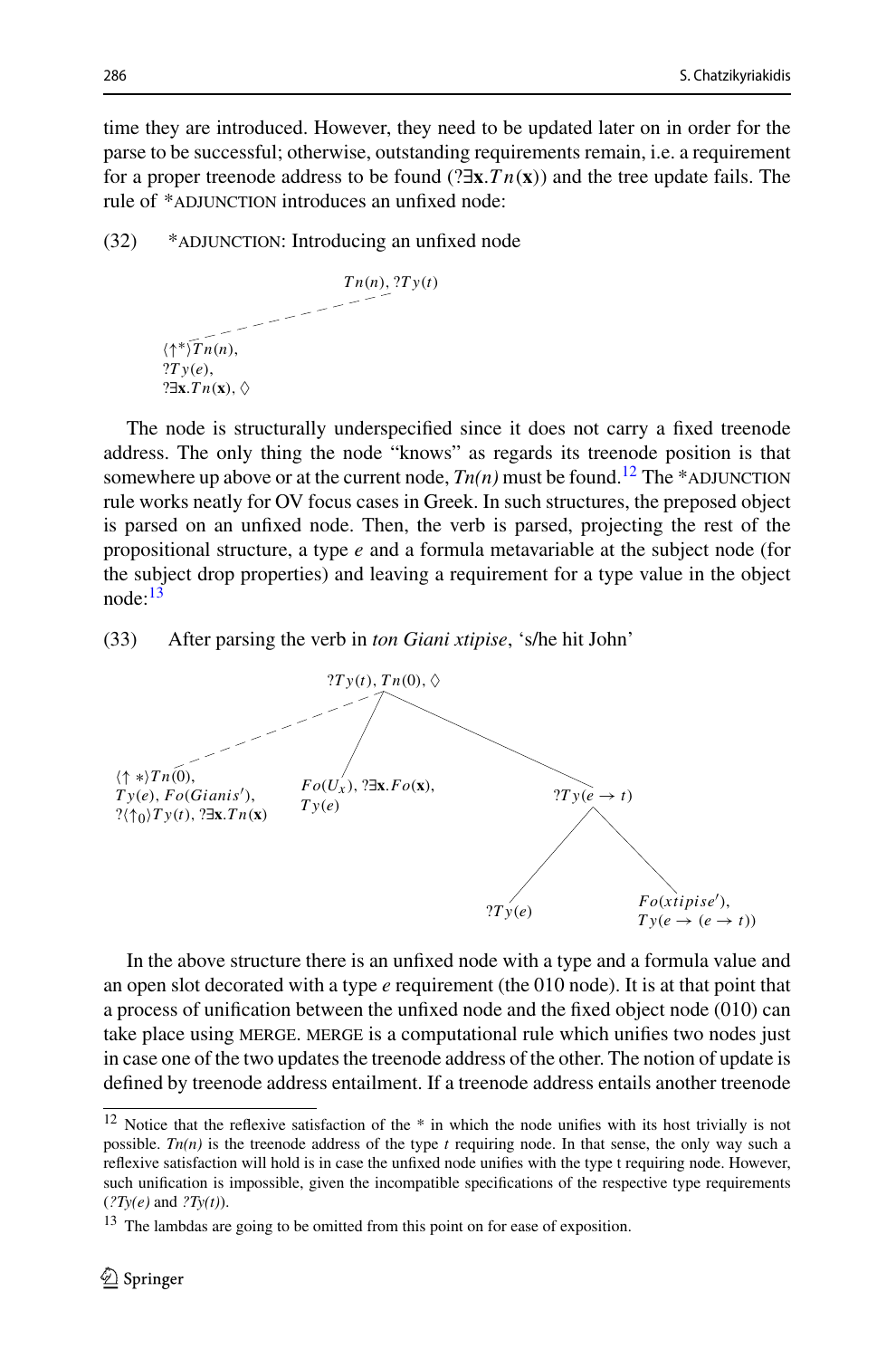address, then the former can be seen as an update of the latter.<sup>[14](#page-10-0)</sup> The treenode address of the direct object node (010) can be a proper update of the underspecified address the unfixed node carries. Furthermore, the fact that the 010 node has a proper treenode address will eliminate the requirement of the unfixed node that a fixed treenode address should be found (?∃**x***T n*(**x**)).The trees below display the tree structure before and after MERGE has applied:

### (34) Before MERGE



#### **2.3 Parsing in Context: LINK Structures**

Besides the tree structures in which each sentence involves a single tree (regardless of tree embedding), DS also makes use of pairs of trees which are linked to each other via a relation called link. link structures involve two separate tree structures. The node from which the link starts can be seen as setting the context in which the linked tree is going to be parsed. Examples of LINK relations include relative clauses, in which case the relative clause is parsed within the context of the head noun, or Hanging Topic Left Dislocation (HTLD) constructions in which case the HTLD sentence is parsed within the context of having parsed the left-dislocated element first. link structures have a variety of uses in DS. Let us illustrate LINK structures in more detail by looking

<span id="page-10-0"></span><sup>14</sup> See Kempson et al. (2001) for the formal details of the rule.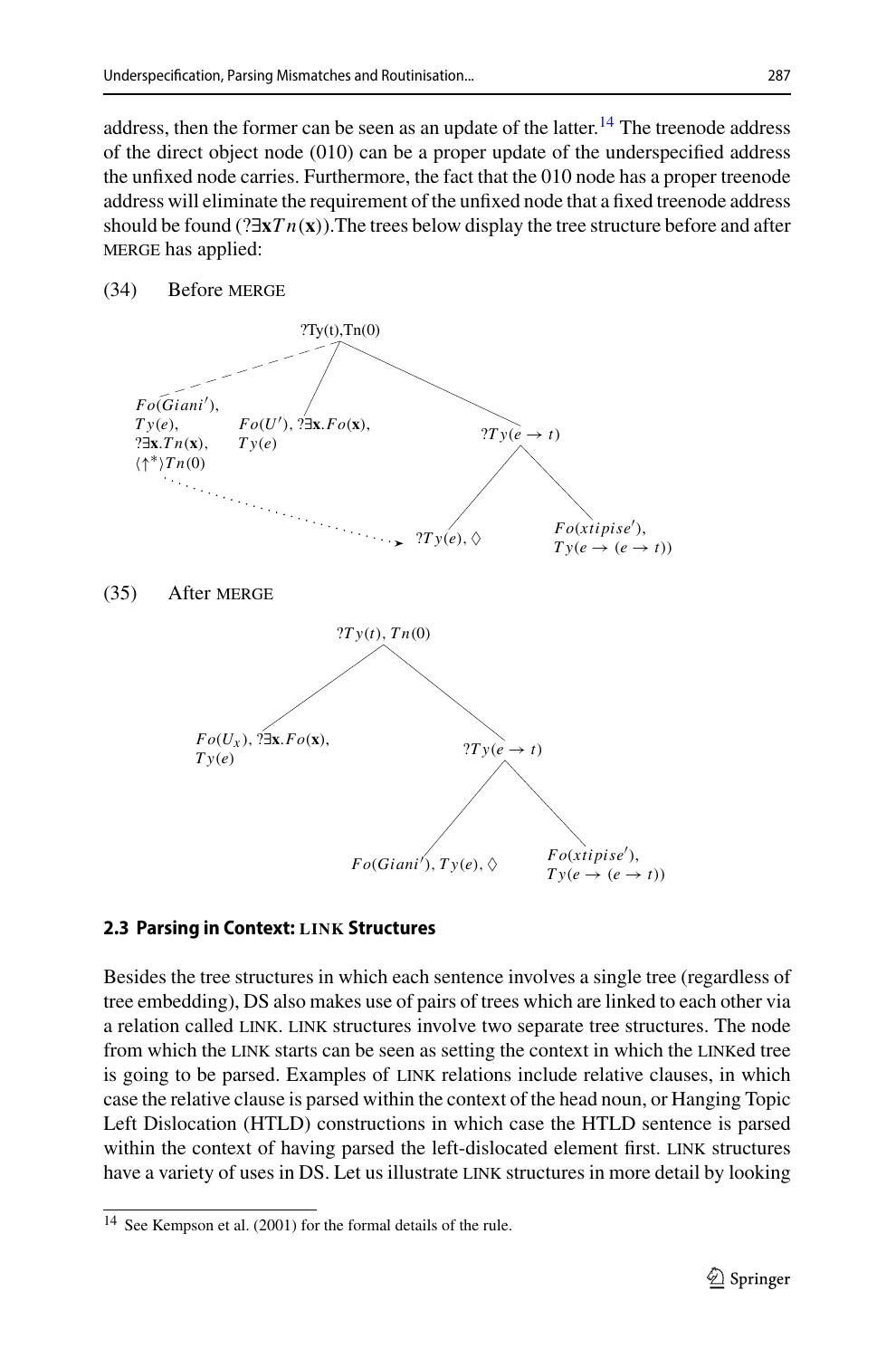at an HTLD example. In order to analyse HTLD constructions, Cann et al[.](#page-26-18) [\(2005\)](#page-26-18) define two rules which link a type *e* node where the dislocated element is parsed to a type t requiring node, where the rest of the HTLD structure is parsed. The first rule introduces a link transition from a type *e* requiring node to a type *t* requiring node, while leaving the pointer in the first of the two. The second rule introduces a requirement for a shared term as soon as the dislocated element is parsed. In parsing an  $HTLD$  sentence like the one shown in  $(36)$ , we apply the first rule (TOPIC STRUCTURE introduction) that introduces the type *e* requiring node. The NP is parsed on that node and then the second rule takes effect moving the pointer to the type *t* requiring node and positing (on the same node) a requirement that a copy of the formula found in the node where the link begins must be found somewhere in the linked tree or to a tree linked to the linked tree (?*DFo*(*Giorgos* )). In order to be able to talk about LINK relations in our tree language, we introduce the  $\langle L \rangle$  relation and its inverse  $\langle L^{-1} \rangle$ , which are used to refer to LINK relations (*L* referring to a LINKed node and  $\langle L^{-1} \rangle$  for a node that a LINK starts). *D* is a generalisation of the unfixed node modality  $\langle \downarrow^* \rangle$  that further includes the LINK relation: <sup>[15](#page-11-1)</sup>

(36) O the.nom George.nom know.1sg him.cl- acc Giorgos, ton gnorizo. 'I know George'

$$
\left\langle L\right\rangle Tn(0), Tn(n), \qquad \langle L^{-1}\rangle Tn(n), ?Ty(t), ?\langle D\rangle Fo(Giorgos')
$$
  
\n
$$
Fo(Giorgos'), [\downarrow]\top, \qquad \langle L^{-1}\rangle Tn(n), ?Ty(t), ?\langle D\rangle Fo(Giorgos')
$$

In simple terms, the result of the two rules is to project a LINK relation from the HTLDed topic *o Giorgos*. Then, in this new tree, the rest of the sentence is going to be parsed. The requirement that a copy of the HTLDed NP must be found in the linked tree will be satisfied as soon as the object clitic is parsed.

# <span id="page-11-0"></span>**3 The Koine Greek clitic System: A Case of a Pragmatically-Governed System**

An alternative way of looking at the KG data is to assume that the various syntactic constraints proposed in order to capture clitic positioning in KG or the different competing grammar subsystems exhibiting different syntactic constraints (as in Pappa[s](#page-26-4) [\(2004b\)](#page-26-4)) are actually not there. Following Bouzouit[a](#page-26-3) [\(2008](#page-26-3)) building on Pickering and Garro[d](#page-27-11) [\(2004\)](#page-27-11), I argue that the clitic positioning system of KG is not governed by syntactic constraints but rather by underlying pragmatic preferences. Within this line of reasoning, I argue that the complicated picture arising from the KG data is the result of a number of positioning tendencies depending on a pragmatically governed clitic positioning system. But, what does it mean to have a pragmatically governed clitic system? I take this to mean that you have a system where the syntactic apparatus

<span id="page-11-1"></span><sup>&</sup>lt;sup>15</sup> The interested reader is directed to Cann et al[.](#page-26-18) [\(2005\)](#page-26-18) and Chatzikyriakidi[s](#page-26-8) [\(2010a](#page-26-8)) for the formal details of the link rules.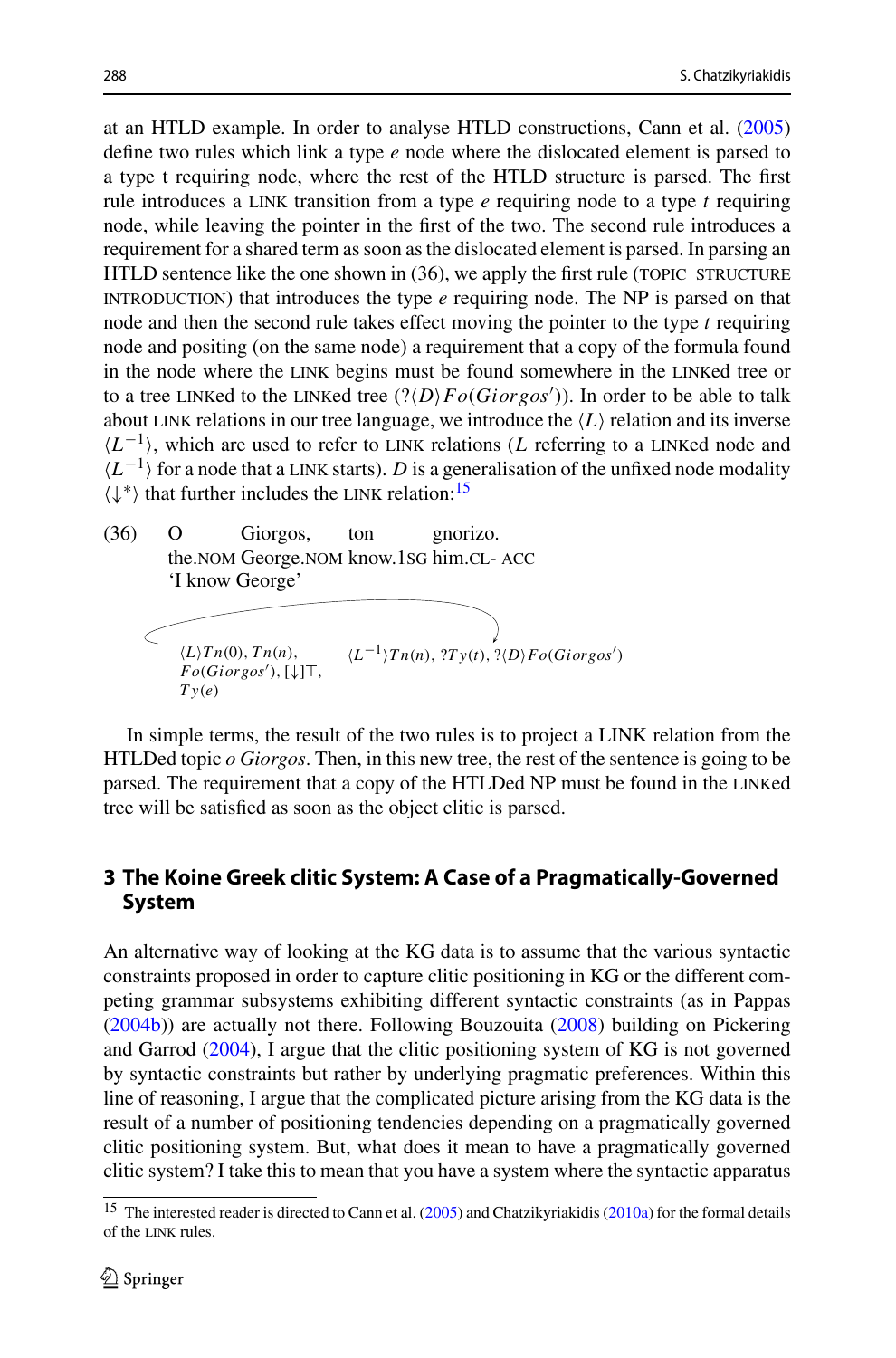allows both proclisis and enclisis in all cases, and the actual choice of proclisis or enclisis is done based on factors which are pragmatic and not syntactic in nature.

The system can develop positioning tendencies, but these remain tendencies and cannot be explained by assuming that these are, in fact, the product of syntactic rules. Assuming fixed syntactic rules will not be able to predict the desired variation attested. One way to explain the proclitic instances is to assume a general tendency for anaphoric elements to appear as early in the clause as possible, to allow for anaphoric construal as early as possible. This is something that has already been noted in the literature for Latin by Kempson and Can[n](#page-26-22) [\(2008\)](#page-26-22), and the data from KG seem to suggest the same tendencies are at play for KG. Proclisis with Wh-elements, complementisers and negation (among others) can be explained assuming that clitics tend to appear as early as possible once identification of an emergent propositional domain is possible. All these elements make this identification possible, so proclisis emerges. It is this tendency that gets routinised and turned into a syntactic constraint in the medieval varieties.

Let us assume that such a pragmatically-governed system is what is at play in KG. By doing so, a surprisingly neat and economical account of the KG clitic facts can be achieved, by making the, at first sight, extravagant assumption that no restrictions exist in the entry for KG clitics at all. This may seem to be an extreme position but by taking a closer look, one will realize that such an assumption is not that extravagant in the end. In fact within the DS system this can be handled in a straightforward manner. Before the consequences of such a a proposal are discussed, let us first see how the lexical entry for KG clitics is to be formulated. Encoding no restrictions in the entry means that the only thing we need is an initial trigger. This trigger would be assumed to be a type *t* requiring node. Given that this trigger is satisfied, parsing of the clitic can proceed. A sample lexical entry where all formal detail is omitted except this initial parsing trigger is shown below:

(37) Sample lexical entry

IF  $?Ty(t)$  [Triggering point] THEN ACTIONS ELSE abort

The only restriction encoded in the entry is that the pointer, i.e. the mechanism which tracks the node in which the parsing process is at a given stage, is at a type *t* requiring node. The type *t* requiring node is the node where the parsing process begins, as well as the node where the pointer is when any of the elements that trigger proclisis in KG (negation markers, subordinating conjunctions, Wh-elements, fronted elements) or after a verb has been parsed, under standard DS assumptions (see Chatzikyriakidi[s](#page-26-8)  $(2010a)$  $(2010a)$  for the formal details).<sup>[16](#page-12-0)</sup> With this entry, the robust variation found in KG can

<span id="page-12-0"></span><sup>16</sup> Note that the entry as it is will also predict sentence initial clitics to be possible according to the data in the *Oxyrynchus Papyri*. However, given that no sentence initial clitics are found in the other KG texts such as the *New Testament* or *The Shepherd of Hermas*, someone might argue that indeed a restriction on sentence initial clitics exists. In case this is true, a slight modification in the entry will ban first position clitics. This modification involves a further condition which will state that something must hold below the type *t* requiring node in order for the clitic to get parsed. See Chatzikyriakidi[s](#page-26-8) [\(2010a\)](#page-26-8) for the exact formal details of this modification.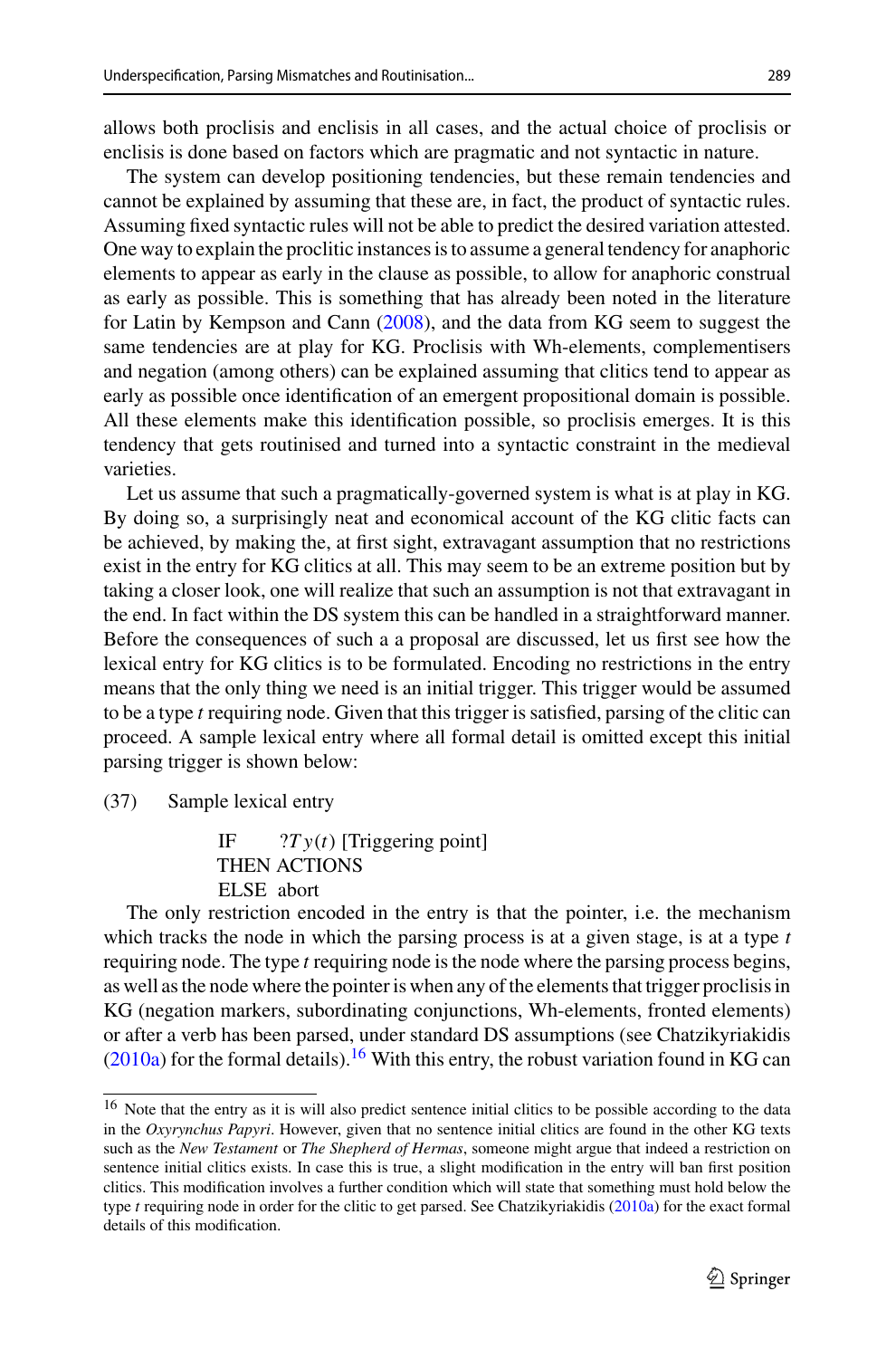be easily explained, given that both options (preverbal and postverbal) $^{17}$  $^{17}$  $^{17}$  are allowed by the parser/grammar in all cases. For example, variation with the complementiser *hina* as this is exemplified in (38) and (39) is explained given that both after *hina* and after the verb is parsed the pointer, i.e the tracking mechanism, will be at the  $2T y(t)$ node. Given that this node acts as the clitic's triggering point, both cases are predicted to be possible:

- (38) epimelou take-care/2sG of-yourself so-that me.CL-DAT are-healthy.2G seautēs hina moi hugiainēs 'take care of yourself so that you will be in good health for my sake' [Oxy: 1154, apud Pappas, 2006: 323]
- (39) takhu erkhei hina quickly come so-that see.SUBJ you.CL- ACC idōmen se 'Come quickly, so that we may see you.' [Oxy: 2599, apud Pappas 2006: 323]

Under this analysis, the apparent syntactic restrictions are the result of pragmatic preferences rather than syntactic constraints. These pragmatic preferences can be relevance-driven, a claim already made by Bouzouit[a](#page-26-3) [\(2008](#page-26-3)) and Kempson and Can[n](#page-26-22) [\(2008\)](#page-26-22) for Latin weak pronouns. According to Bouzouita, an explanation for the Latin weak pronoun system can be given assuming a processing effort minimisation account in the sense of Kempson and Can[n](#page-26-22) [\(2008\)](#page-26-22). There, the authors argue that clitics being anaphoric expressions, need to be identified by a substituent in the context. It is then argued that parsers require the search space for such substituents to be as small as possible in order for cognitive effort to be minimised under general relevance theoretic considerations (Sperber and Wilso[n](#page-27-12) [1995](#page-27-12)). If this is correct, then anaphoric expressions should appear as early in the clause as possible as a strategy aiming to minimise search space. In the case of Latin, weak pronouns indeed tend to appear immediately after an emergent propositional domain has been established. Such an emergent propositional domain is signalled by all the elements triggering proclisis in Latin, for example negation markers, subordinating conjunctions and Wh-elements. The situation in KG seems to exhibit similar patterns, with clitics also tending to appear after a propositional domain has been established. However, unlike Latin, in which no sentence initial clitics were possible, KG as we have already said seems to allow sentence initial clitics, although extremely rare. In that sense no Tobler-Mussafia like restriction (first position restriction) needs to be encoded in the entry for KG clitics. Abstracting away from the specifics of each language, both Latin and KG present a remarkably similar picture in terms of positioning, making a common explanation plausible for both.

<span id="page-13-0"></span><sup>&</sup>lt;sup>17</sup> With the exception of infinitives. Note that we have not encoded this stricter position with infinitives in the entry. This is because we believe that this positioning should be captured via the entry for infinitives, which would not allow parsing of an infinitive in the presence of a clitic pronoun. We leave the details of this idea as a subject for future research.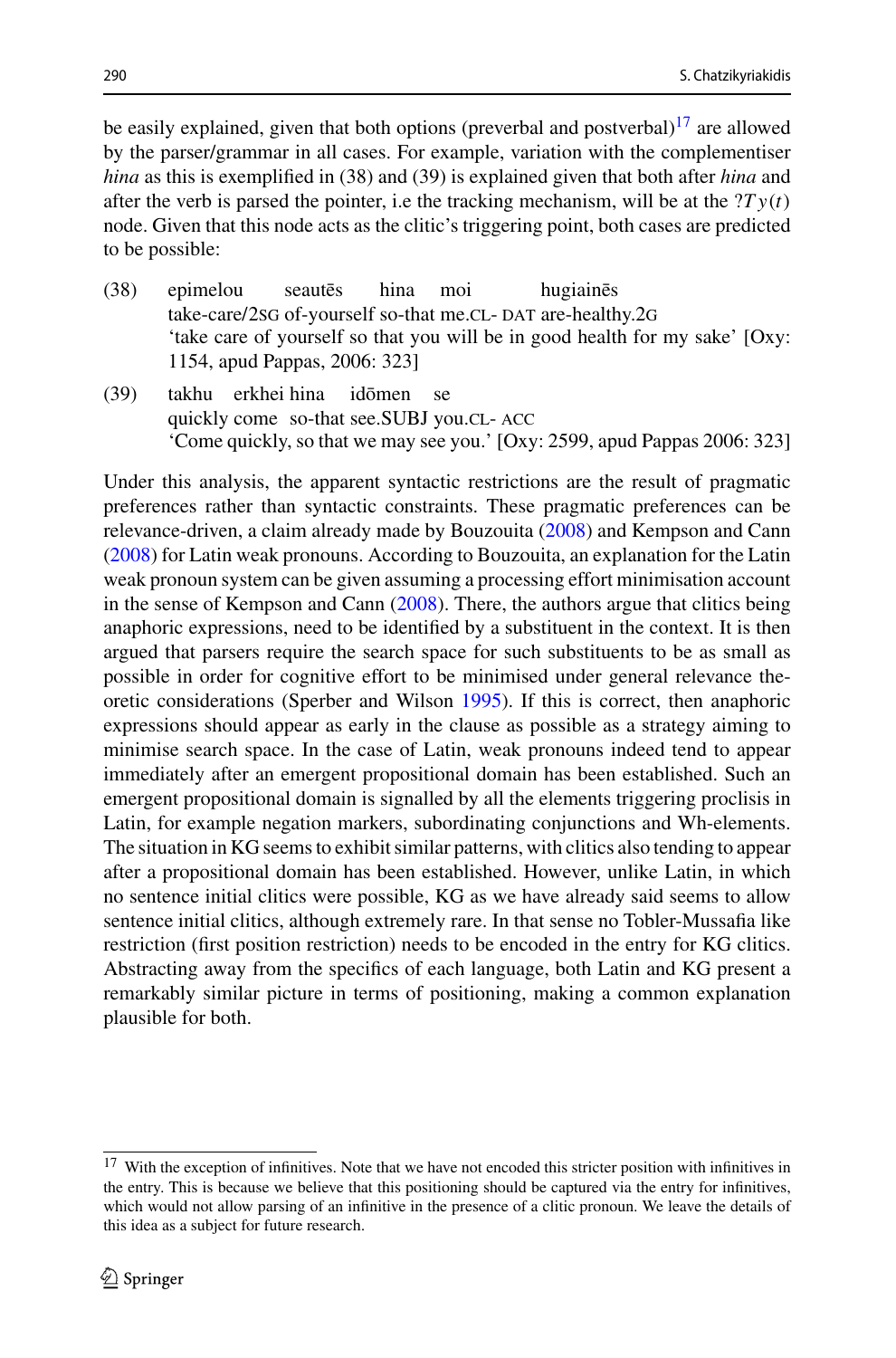# **4 The Transition from Koine to Medieval Greek**

Taking a look at the Medieval Greek data, one notices a shift towards the categorical association of a number of environments with proclisis. The tables below present the data of Mainland Medieval Greek (MMG) as well as the data from Medieval Cypriot and Pontic Greek (MCG and MPG):

| <b>Environment</b>              | Preverbal | Postverbal     |
|---------------------------------|-----------|----------------|
| Clause initial                  | 59        | 719            |
| Coordinating conjunction        | 58        | 681            |
| oti "that"                      | 8         | 30             |
| $\delta$ ioti "because"         | 4         | 0              |
| Reduplicated object             | 39        | 79             |
| Wh-elements                     | 439       | $\overline{5}$ |
| Negation markers                | 431       | $\overline{3}$ |
| na"to, in order to"             | 1436      | 4              |
| ina "to, in order to"           | 24        | 0              |
| particle as "let"               | 65        | 1              |
| an, ean "if"                    | 324       | $\overline{2}$ |
| pos "that"                      | 3         | 9              |
| Object, PP, non-temporal adverb | 898       | 90             |
| Subject                         | 334       | 130            |
| Temporal expression             | 86        | 63             |
| Imperatives                     | 25        | 305            |

(40) Clitic positioning in MMG, adapted from Pappa[s](#page-26-4) [\(2004b\)](#page-26-4)

(41) Clitic positioning in the Cypriot Chronicles, adapted from Pappa[s](#page-26-4) [\(2004b](#page-26-4))

| <b>Environment</b>  | Preverbal | Postverbal |
|---------------------|-----------|------------|
| Clause initial      |           | 208        |
| Reduplicated object |           | 15         |
| Function word       | 101       |            |
| Fronted constituent |           | 14         |
| Subject             |           | 29         |
| Gerund              |           | 19         |
| Imperative          |           |            |

(42) Clitic placement in MPG, adapted from Pappa[s](#page-26-4) [\(2004b](#page-26-4))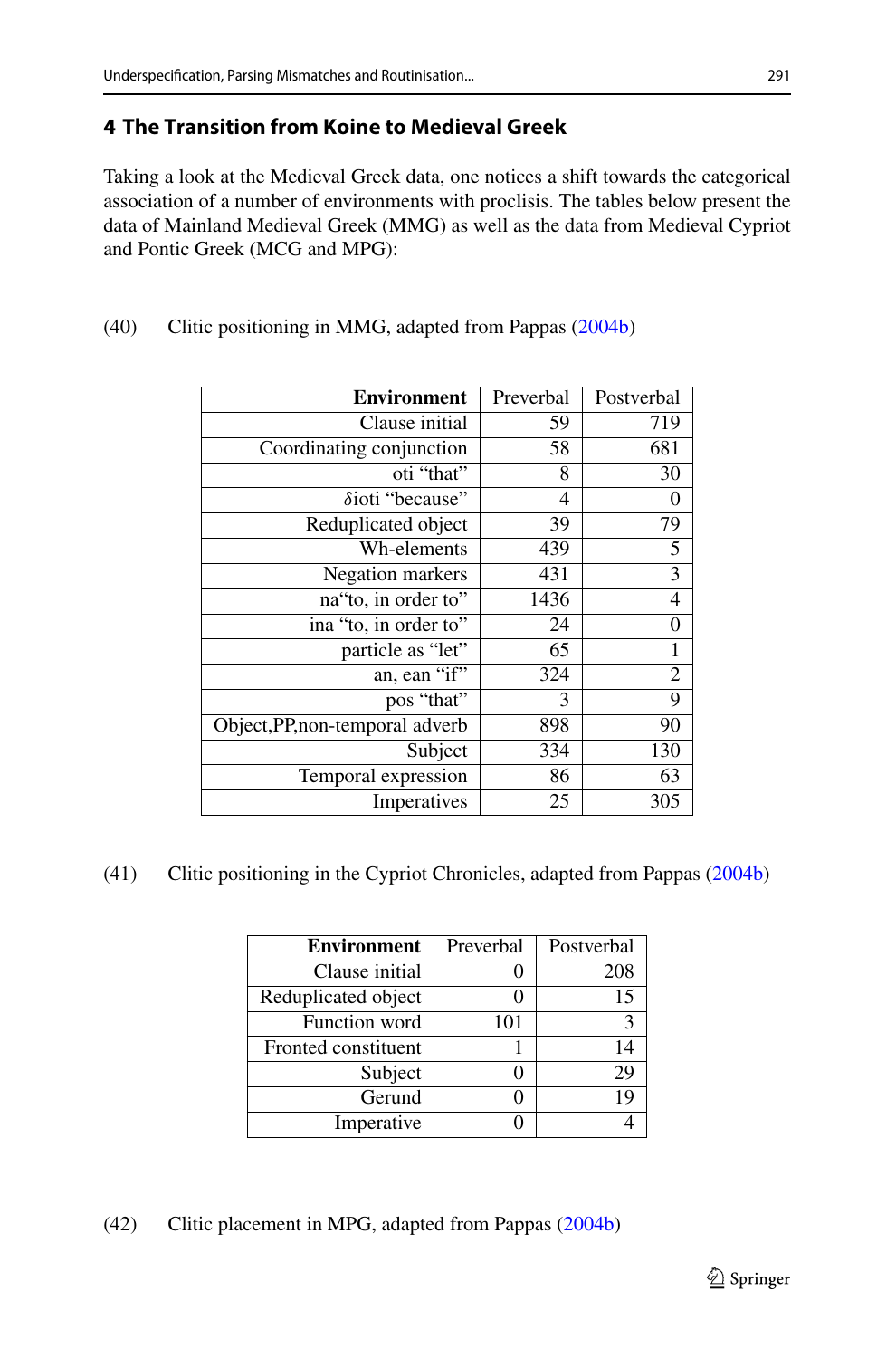| <b>Environment</b>                    | Preverbal | Postverbal | Date             |
|---------------------------------------|-----------|------------|------------------|
| Clause initial                        | 0         | 19         | 13th, 14th, 15th |
| Fronted constituent                   | 0         | 10         | 13th             |
| Temporal expression                   | 0         | 3          | 13th, 14th, 15th |
| negative marker ouk                   | $\theta$  |            | 13 <sub>th</sub> |
| kathōs "while, since"                 | 0         | 2          | 13 <sub>th</sub> |
| complementiser epei "when"            | 0         |            | 13 <sub>th</sub> |
| dubutative complementiser mepos       | $\theta$  |            | 13 <sub>th</sub> |
| complementiser hina "to, in order to" | 14        | 0          | 13th, 14th, 15th |
| particle as "let"                     |           | 0          | 13 <sub>th</sub> |
| negation marker me                    | 1         | $\Omega$   | 13 <sub>th</sub> |
| complementiser os (causal/temporal)   |           | $\Omega$   | 13 <sub>th</sub> |
| Subject                               | 1         |            | 13 <sub>th</sub> |
| Wh-expression                         | 7         | 19         | 13th, 14th, 15th |

The first thing one notes when comparing the medieval varieties to KG is that the environments that are unstable in the KG system, in the sense that they exhibit variation, tend to become fixed in the medieval varieties by choosing one of the two possibilities, enclisis or proclisis. This is for example the case for Wh-elements, the negation marker  $m\bar{e}$  and subordinate conjunctions in MMG and MCG (note that in the MCG table all these elements are grouped as a common category, i.e. function word). MPG on the other hand, does not follow MMG and MCG and presents a more conservative picture with proclisis being categorical only with the complementiser *hina* 'in order to'. There are instances of categorical preverbal placement with some complementisers and categorical enclitic placement with others but the number of tokens is too small to be conclusive (e.g. complementiser  $\bar{\sigma}$ s associated with enclisis has only one token). Sentence initial clitics are not found in MCG and MPG but are found in MMG.

In what follows, I will argue, in line with Bouzouit[a](#page-26-3) [\(2008](#page-26-3)), that the transition from KG to the medieval varieties can be summarized as follows: the pragmatic reasoning governing the KG clitic system was progressively lost and gave rise to stricter positioning systems where pragmatic preferences were lexically encoded as syntactic restrictions. This whole process of syntactic constraints substituting pragmatic preferences can be explained as a routinisation process in the sense of Pickering and Garro[d](#page-27-11) [\(2004\)](#page-27-11). Routinisation is in itself a very common concept in the psycholinguistic literature (Garrod and Pickerin[g](#page-26-23) [2004;](#page-26-23) Pickering and Garro[d](#page-27-11) [2004](#page-27-11); Ruh et al[.](#page-27-13) [2005\)](#page-27-13) and can be seen as a process establishing a number of routines that reduce cognitive load, in effect parsing shortcuts. According to Pickering and Garro[d](#page-27-14) [\(2005\)](#page-27-14), a routine is "an expression that is "fixed" to a relatively great extent". Routinisation is something like long-term alignment. Short-term alignment can occur between dialogue participants within the time span of only a few sentences. Alignment can range from low-level lex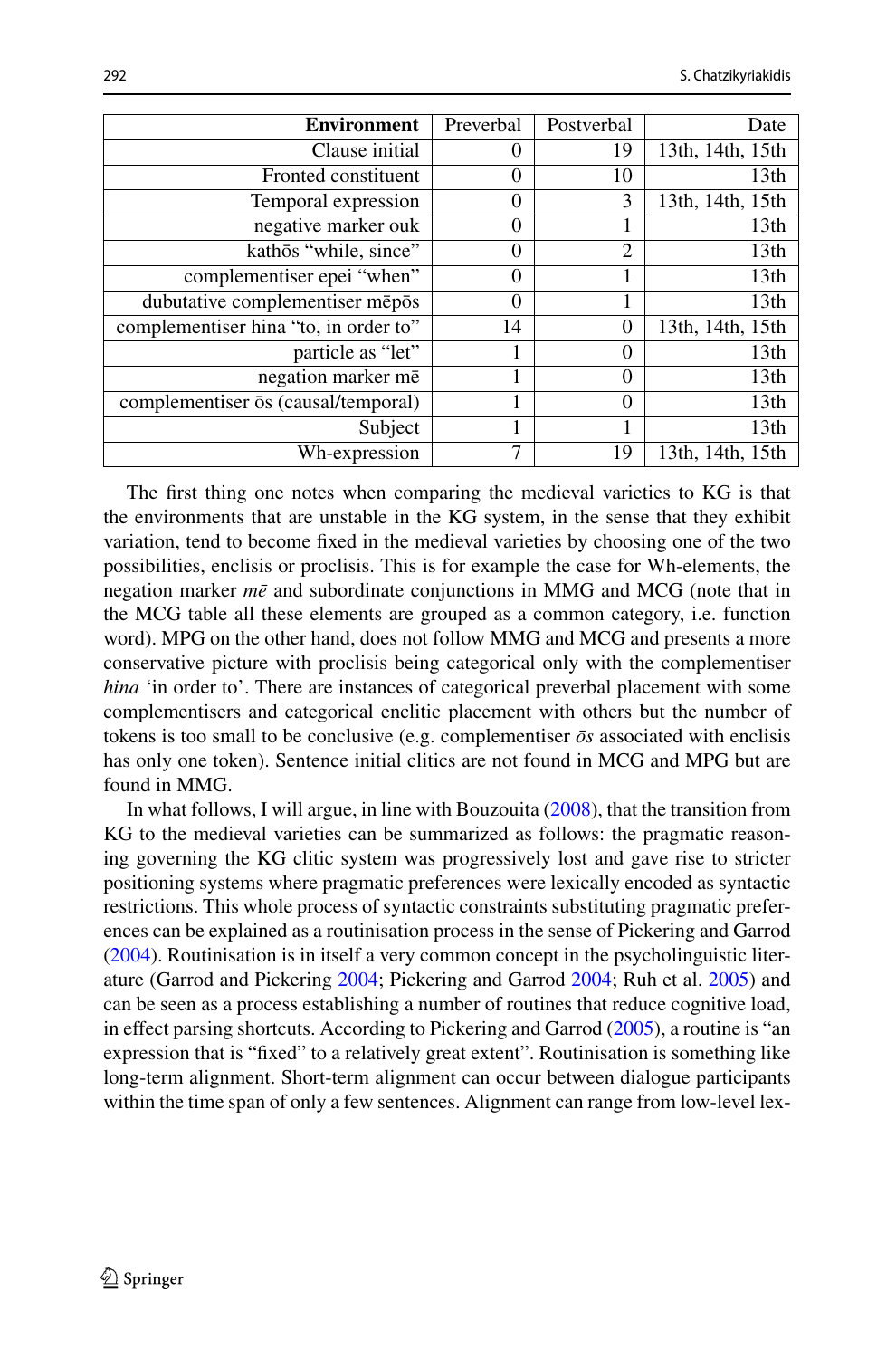ical alignment to pure syntactic alignment (Garrod and Dohert[y](#page-26-24) [1994;](#page-26-24) Branigan et al[.](#page-26-25)  $2005$ ).<sup>[18](#page-16-0)</sup> Once these alignment patterns get repeated, they are stored in the memory as routines. This long-term [a](#page-26-3)lignment is what we call routinisation.<sup>19</sup> Bouzouita [\(2008\)](#page-26-3) using this concept of routinisation, argues that syntactic change is in fact driven by routinisation.<sup>[20](#page-16-2)</sup> In our case, the repetition of a number of clitic positioning patterns that had an underlying pragmatic basis, got routinised and became a kind of a processing shortcut. Once this had happened, the pragmatic basis was lost and subsequently replaced by the encoding of these routinisations as syntactic constraints inside the lexicon.

In terms of syntactic encoding within the DS framework, what we get is the emergence of additional requirements in the triggering point of the clitic's entry. These additional restrictions arise as generalised parsing strategies, in the sense that a specific parsing strategy used for parsing a number of elements can end up being a parsing trigger. For example, we can categorize the proclitic triggers in MMG in two different categories depending on the strategy used in each case. Fronted elements and Wh-elements in DS are assumed to be parsed on an unfixed node, a structurally underspecified treenode in which no information about its syntactic position is yet known:

#### $(43)$  The rule of \*ADJUNCTION



Tense/aspect and negation markers, as well as subordinating conjunctions, are assumed to project a requirement for an event node. This event node is the locus where all aspect/tense properties are encoded (?*T y*(*es*), see Chatzikyriakidi[s](#page-26-10) [\(2010b\)](#page-26-10) and Can[n](#page-26-26) [\(2010\)](#page-26-26) for more details). The transition to MMG involves the emergence of these two parsing strategies as triggers for parsing the clitic. These two strategies along with an additional trigger capturing enclitic positioning comprise the entry for MMG:

<span id="page-16-0"></span><sup>&</sup>lt;sup>18</sup> However, pure syntactic alignment in the course of short dialogues has been disputed by work from Healey et al[.](#page-26-27) [\(2014](#page-26-27)), where the claim there is that people actually syntactically diverge in the course of adjacent turns.

<span id="page-16-1"></span><sup>19</sup> A similar scenario is presented in Pappa[s](#page-26-4) [\(2004b\)](#page-26-4).

<span id="page-16-2"></span><sup>&</sup>lt;sup>20</sup> As Bouzouita aptly notes the concept of routinisation has intriguing similarities with a number of other terms (automatisation, syntactisation) proposed in the historical linguistics literature. See Bouzouit[a](#page-26-3) [\(2008](#page-26-3)) for discussion and references.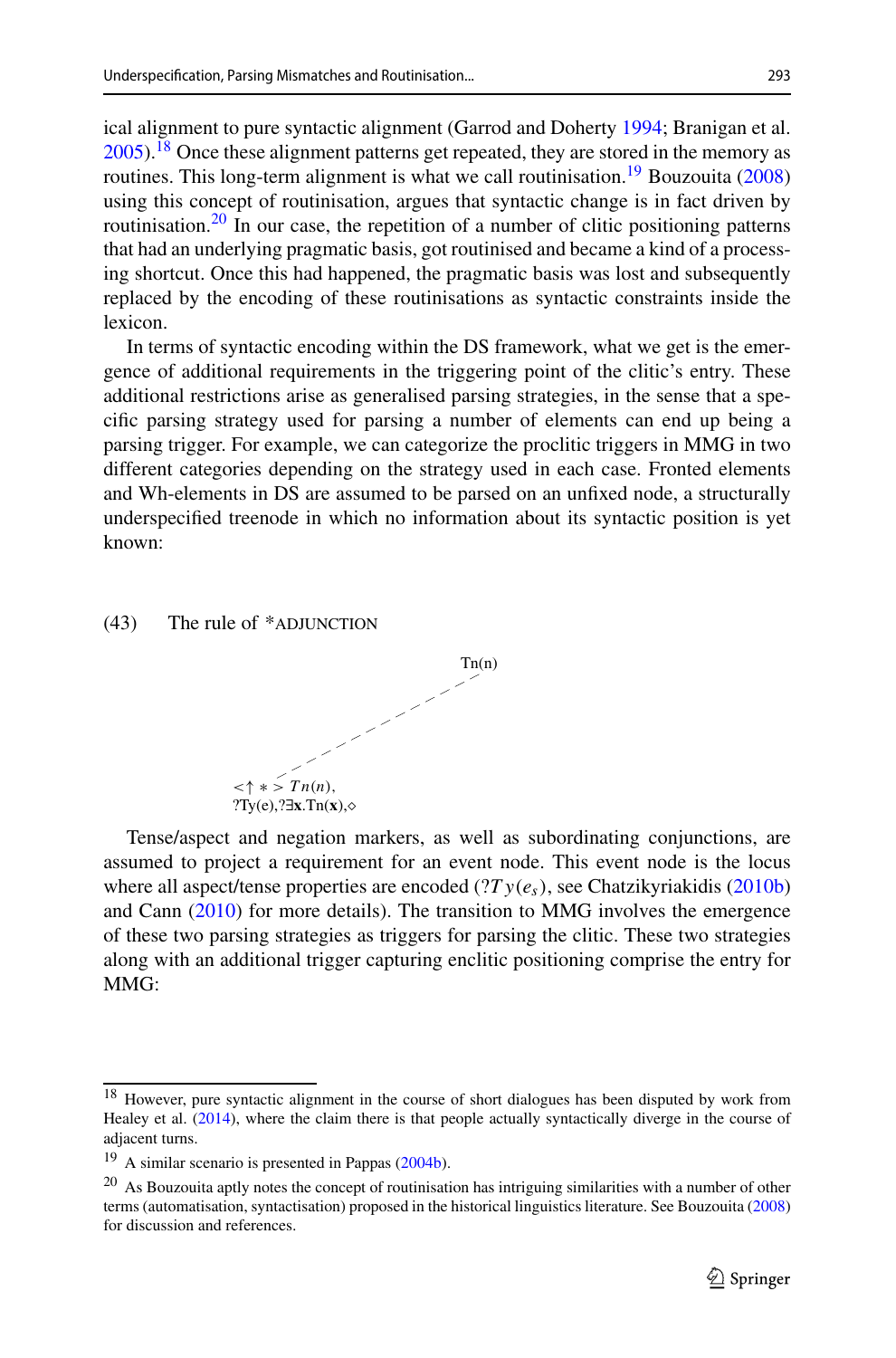| (44)              | The entry for MMG                   |                                                                                                                                                         |                                                                              |
|-------------------|-------------------------------------|---------------------------------------------------------------------------------------------------------------------------------------------------------|------------------------------------------------------------------------------|
| IF<br><b>THEN</b> | IF                                  | 2Ty(t)<br>$\langle \downarrow_* \rangle ? \exists x . Tn(x)$<br>$\langle \downarrow_0 \rangle$ ?Ty $(e_s)$   <br>$\langle \downarrow_1^+ \rangle Ty(x)$ | [Unfixed node trigger]<br>[Situation argument trigger]<br>[Enclitic trigger] |
| EL SE             | <b>THEN</b><br><b>ELSE</b><br>abort | <b>ACTIONS</b><br>abort                                                                                                                                 |                                                                              |

Where  $| = \text{OR}$  (inclusive disjunction) and  $|| = \text{XOR}$  (exclusive disjunction)

Looking at MCG, we see that proclisis has been generalised in fewer environments compared to MMG. Specifically, MCG has not yet generalised fronted constituents as proclitic triggers. Thus, the basic difference between MMG and MCG is that in MCG, fronted elements do not trigger proclisis. In this respect, we can assume that the unfixed node trigger is not yet generalised but applies to Wh-elements only. As such, the entry for MCG will be the same as the one for MMG except that the unfixed node trigger will be specified to apply to Wh-elements only:

(45) Lexical entry for Medieval Cypriot

IF  $?Ty(t), \langle \downarrow^+\rangle$  [First position]<br>THEN IF  $\langle \downarrow^*\rangle Fo(WH)$  [Unfixed node \]  $\downarrow^*$ *Fo*(*WH*)| [Unfixed node Wh]<br> $\langle \downarrow_0 \rangle$ ?*T* y(*e<sub>s</sub>*)|| [Situation argume [Situation argument trigger]  $\langle \downarrow_1^+ \rangle T y(x)$ [Enclitic trigger] THEN ACTIONS ELSE abort ELSE abort

Lastly, MPG is the most conservative of the three varieties in the sense that spread of proclisis is strikingly more limited than in both MMG and MCG. The only environment that is categorically related to proclisis is complementiser *hina*, "in order to". There are other instances of categoricality, e.g. enclisis with temporal and dubitative conjunctions *epei* and *mēpōs* respectively, but the number of tokens is too small to derive a safe conclusion. Our account will have to rely on the data available, even though these, as said, cannot be decisive with respect to a number of environments. The situation as presented by the data can be described framework-independently as a situation where fronting does not play a role in clitic positioning, $21$  and proclisis is not generalised as regards subordinating conjunctions and Wh-elements. From a DS perspective, MPG presents a system where a highly disjunctive entry has to be encoded in order to deal with the data, since no generalised strategy as in the case of the other two varieties can be used. We will see that this highly disjunctive entry can be claimed to be the reason for the strictly enclitic system we find in modern day Pontic Greek. The lexical entry for MPG is shown below:

<span id="page-17-0"></span> $21$  10/10 cases where a fronted constituent is present are associated with enclisis, 11/12 if we assume that we are dealing with fronted subjects in the two cases at hand.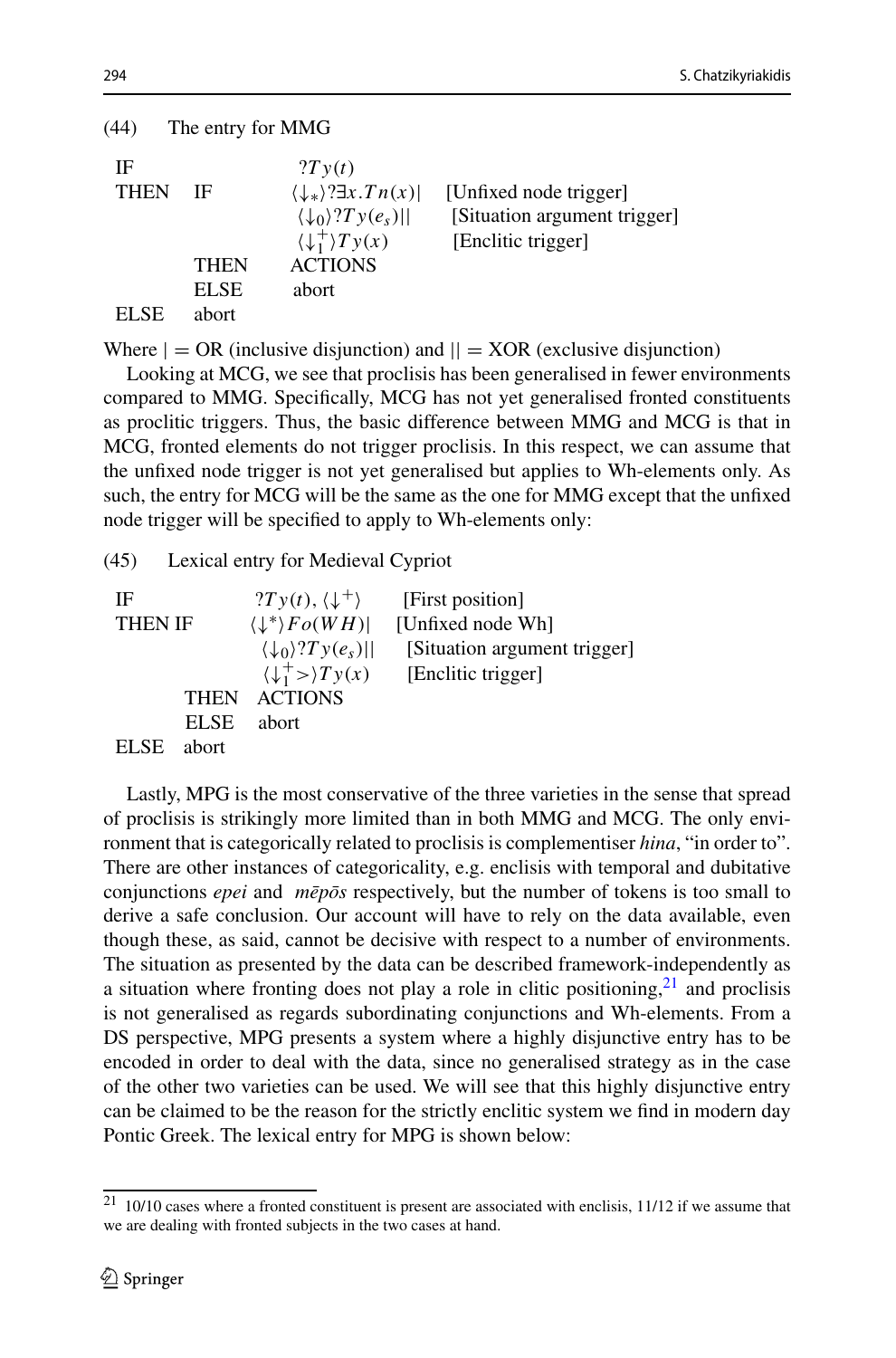| (46)<br>The entry for MPG |                                                                       |                    |
|---------------------------|-----------------------------------------------------------------------|--------------------|
| IF                        | 2Ty(t)                                                                |                    |
| <b>THEN IF</b>            | $+hina$                                                               | [CONJ]             |
|                           | $+$ $ \bar{0}$ s                                                      | <b>[CONJ]</b>      |
|                           | $+as$                                                                 | [CONJ]             |
|                           | $\langle \downarrow^* \rangle Fo(\neg \lambda P(\epsilon, P))$ [NEG]  |                    |
|                           | $\langle \downarrow^* \rangle ? \langle \uparrow_0 \rangle T y(t)   $ | [FR. SUBJECT]      |
|                           | $\langle \downarrow_1^+ \rangle Ty(x)$                                | [ENCLITIC TRIGGER] |
|                           | $\langle \downarrow^* \rangle Fo(WH)$                                 | [WH]               |
| THEN                      | <b>ACTIONS</b>                                                        |                    |
| <b>ELSE</b>               | abort                                                                 |                    |
| <b>ELSE</b><br>abort      |                                                                       |                    |

Summarizing, I argued that the transition from KG to MG involves the loss of an underlying pragmatic basis and the encoding of this underlying pragmatic basis into syntactic constraints via routinisation. The effect of this routinisation process is not the same in all varieties of MG, and as such we get different systems depending on the number of environments formerly associated with pragmatic preferences end up being encoded as syntactic constraints. We will see that this difference in the number of proclitic environments that got routinised and encoded as syntactic constraints will play a major role in the way the respective MG systems have developed.

### **5 The Transition from Medieval to Modern Greek**

The next step in giving a diachronic account of clitic placement of the varieties presented is to see how the medieval ancestors of these have developed into today's systems. Starting with SMG we notice that its clitic system is exclusively verb centred, with proclisis being generalised to all finite verbs, while enclisis being retained only for non-finite verbal forms, i.e. imperatives and gerunds. The system of MMG, on the other hand, is a system where given the absence of proclitic environments, enclisis obtains. In that sense, the form/mood of the verb does not seem to play any role in clitic positioning in MMG, or better put: in the absence of any proclitic triggers, all forms/moods of the verb give rise to enclisis.

The question that arises is how such a non-verb centered system like the one exhibited by MMG gave rise to the respective SMG system.<sup>22</sup> In our discussion regarding the clitic systems of the medieval varieties of Greek, we have seen that MMG exhibited the biggest number of proclitic environments when compared with MCG and MPG. Thus, proclisis is more generalised in MMG than in MCG or MPG. This informal observation might be the key in explaining the transition from one system to the other. Note that in the case of MMG, a number of sentence initial clitics can be also found.

<span id="page-18-0"></span><sup>22</sup> What is meant with the term "verb-centered" here is not whether the clitic always cliticises to the verb or not, but rather whether the form of the verb plays a role in clitic positioning or not, regardless of the element that the clitic attaches to. For the first issue see the Condoravdi & Kiparsky-Pappas debate (Condoravdi and Kiparsk[y](#page-26-15) [2002;](#page-26-15) Pappa[s](#page-26-28) [2004a\)](#page-26-28).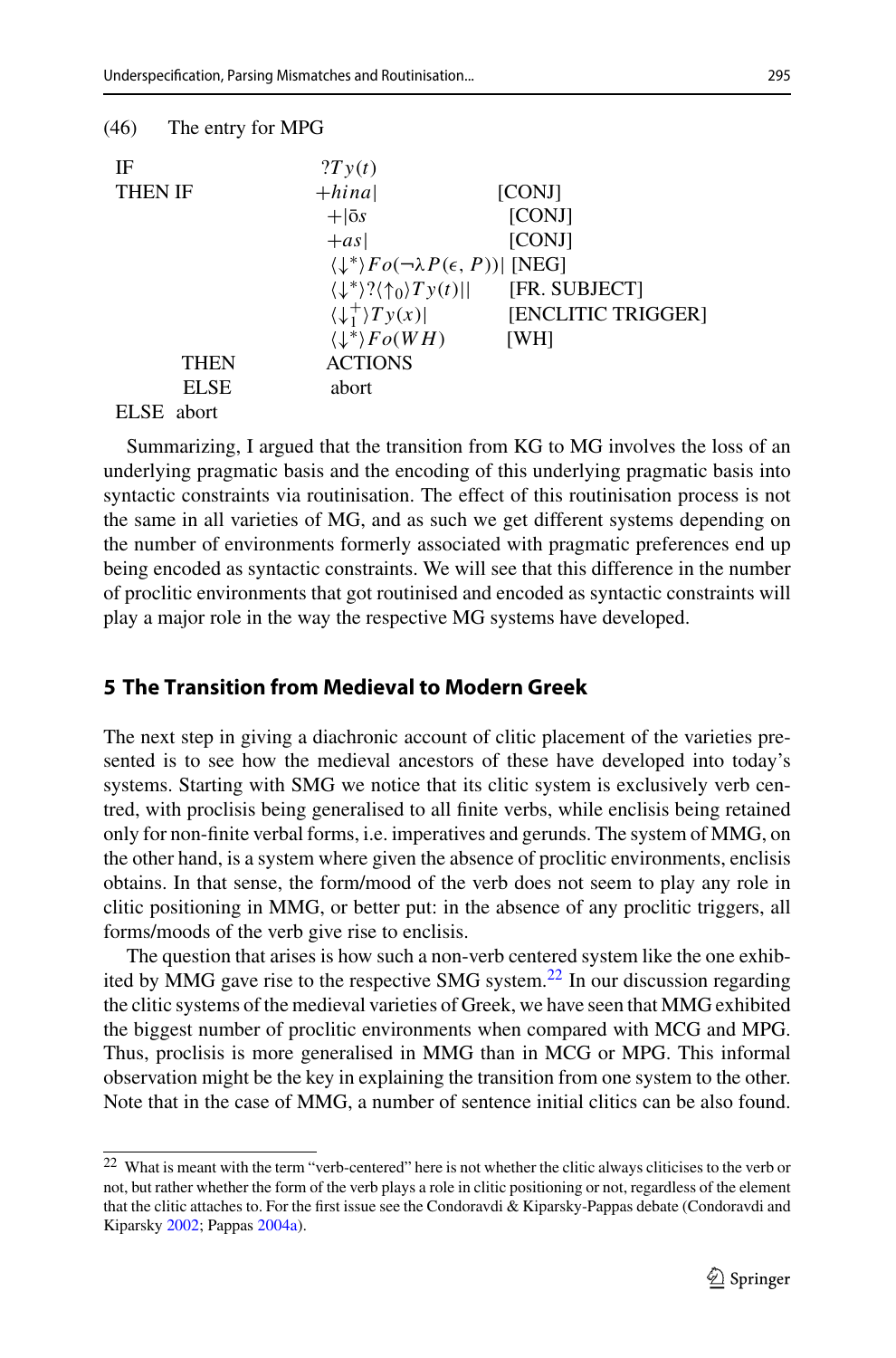The number of tokens is not negligible and indeed might point out that a process towards a verb centered system is already taking place in MMG (59/778).

Further evidence might come from the number of proclitic tokens in environments involving coordinating conjunctions (58/739). The question arising is the following: what is the trigger and nature of this process? Bouzouit[a](#page-26-3) [\(2008](#page-26-3)) in discussing the transition from Medieval Spanish (MedSp) to Renaissance Spanish (ReSp) and from Resp to Modern Spanish (ModSp), argues that both routinisation and re-analysis are at play. The argument is that once the pragmatic basis of the Latin system got lost, pragmatic preferences were encoded in the lexicon of MedSp. The loss of the pragmatic basis, led to a speaker/hearer mismatch, since the existence of alternative parsing strategies for parsing one and the same lexical element could easily lead to a situation where the parsing strategy used by the speaker and the one parsed by the hearer do not match (e.g. an unfixed node used by the speaker is analysed as a link from the hearer). However, unlike SMG that exhibits a similar development to the ModSp clitic system, the systems of CG and PG are completely different and, as such, can be used as a further testing ground for the "routinisation driving syntactic chang" hypothesis.

In the case of the transition from MMG to SMG, I am going to argue that the high number of proclitic environments<sup>[23](#page-19-0)</sup> in MMG is the actual cause of proclisis generalisation in SMG.[24](#page-19-1) The shift towards a generalised proclitic system seems to be already at play in MMG since a number of cases of sentence initial clitics are found, as the data from MMG in (40) seem to suggest. Besides these cases of sentence initial clitics, a number of elements triggering proclisis, namely fronted constituents are assumed in DS to be able to get parsed using different strategies, i.e. they can be parsed either on an unfixed node or on a separate tree structure that is linked to the main one via a relation called LINK. The node from which the node begins can be seen as setting the context in which the linked tree gets parsed. This is what arguably happens in relative clauses or in Hanging Topic Left Dislocation structures (HTLD). In the first case, the NP modified by the relative clause provides the context in which the relative clause is parsed, while in the second case the topic itself acts as the context in which the rest of the sentence is going to be parsed (see Cann et al[.](#page-26-18) [\(2005\)](#page-26-18), Gregoromichelak[i](#page-26-29) [\(2006](#page-26-29)) and Chatzikyriakidi[s](#page-26-8) [\(2010a](#page-26-8)) for more information on the use of link structures to model different syntactic phenomena). Assuming this availability of different parsing strategies, I argue, following Bouzouit[a](#page-26-3) [\(2008](#page-26-3)), that, given such a situation, parsing/hearer mismatches are likely to occur. An example of such a situation where the speaker's unfixed node structure is re-analysed as a link by the hearer is shown below:

<span id="page-19-0"></span><sup>&</sup>lt;sup>23</sup> The view advocated here is that about the high numbers of proclitic environments, not number of proclitic cases, even though the count of proclitic cases is higher than enclitic ones in MMG.

<span id="page-19-1"></span> $24$  It is worth noting that proclisis generalisation is already present in early modern Greek texts like e.g. *the Chronicle of the Turkish Sultans*. For more details see Vejlesko[v](#page-27-15) [\(2005](#page-27-15)).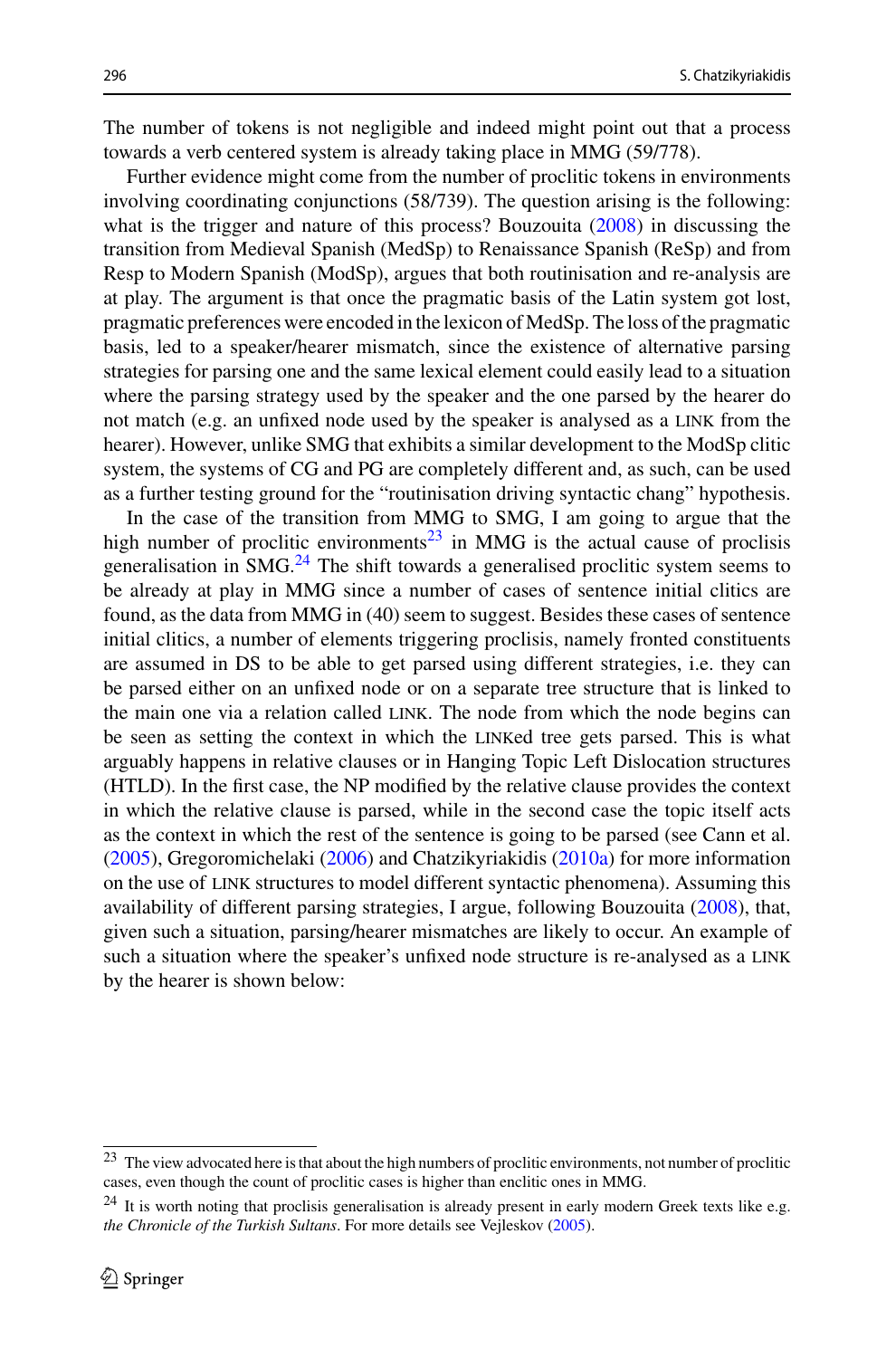#### (47) Speaker's structure



(48) Hearer's reanalysis

$$
\left\{\begin{array}{cc}\n\overbrace{\langle L\rangle Tn(0), Tn(n)} & \langle L^{-1}\rangle Tn(n), ?Ty(t), ?\langle\downarrow_*\rangle, Fo(x'), Tn(0), \Diamond Ty(e)\n\end{array}\right.
$$

Given a generalisation of the LINK strategy, the number of elements causing proclisis is now vast, since all preverbal arguments, all conjunctions and all modality/tense markers are now associated with proclisis. With this spread of proclisis the result was that the proclitic triggers were not discernible anymore. Within this context, the next step involves generalisation of the initial  $2Ty(t)$  trigger by collapsing all the embedded proclitic triggers and developing a general proclitic trigger which ensures that no verb has been parsed. Given that almost all elements appearing before the verb could cause proclisis due to parser/hearer mismatches, the development of a general trigger ensuring that no verb has been parsed, as well as the collapse of all proclitic triggers in favour of this more general proclitic trigger are not implausible. However, generalisation of proclisis, with the exception of focussed constituents, involved only finite forms and as such the ability of non-finite contexts<sup>25</sup> to retain enclitic dominance was due to the fact that most of the elements triggering proclisis were incompatible with non-finite forms (Wh-elements, complementisers, subordinating conjunctions, modal and tense particles are impossible in non-finite environments). Consequently, the enclitic trigger, even though retained, was modified to apply only for non-finite elements (imperatives and gerunds in SMG). Thus, the entry arising was one where a general proclitic and an enclitic trigger applying only to imperatives and gerunds arose:

#### (49) The transition from MMG to SMG

<span id="page-20-0"></span><sup>25</sup> The term non-finite is used in a pre-theoretical sense here. As such, it does not bear any of the usual assumptions that the term usually carries, e.g. the assumption that imperatives have no tense. For the case at hand, I will non-finite refers to imperatives and gerunds.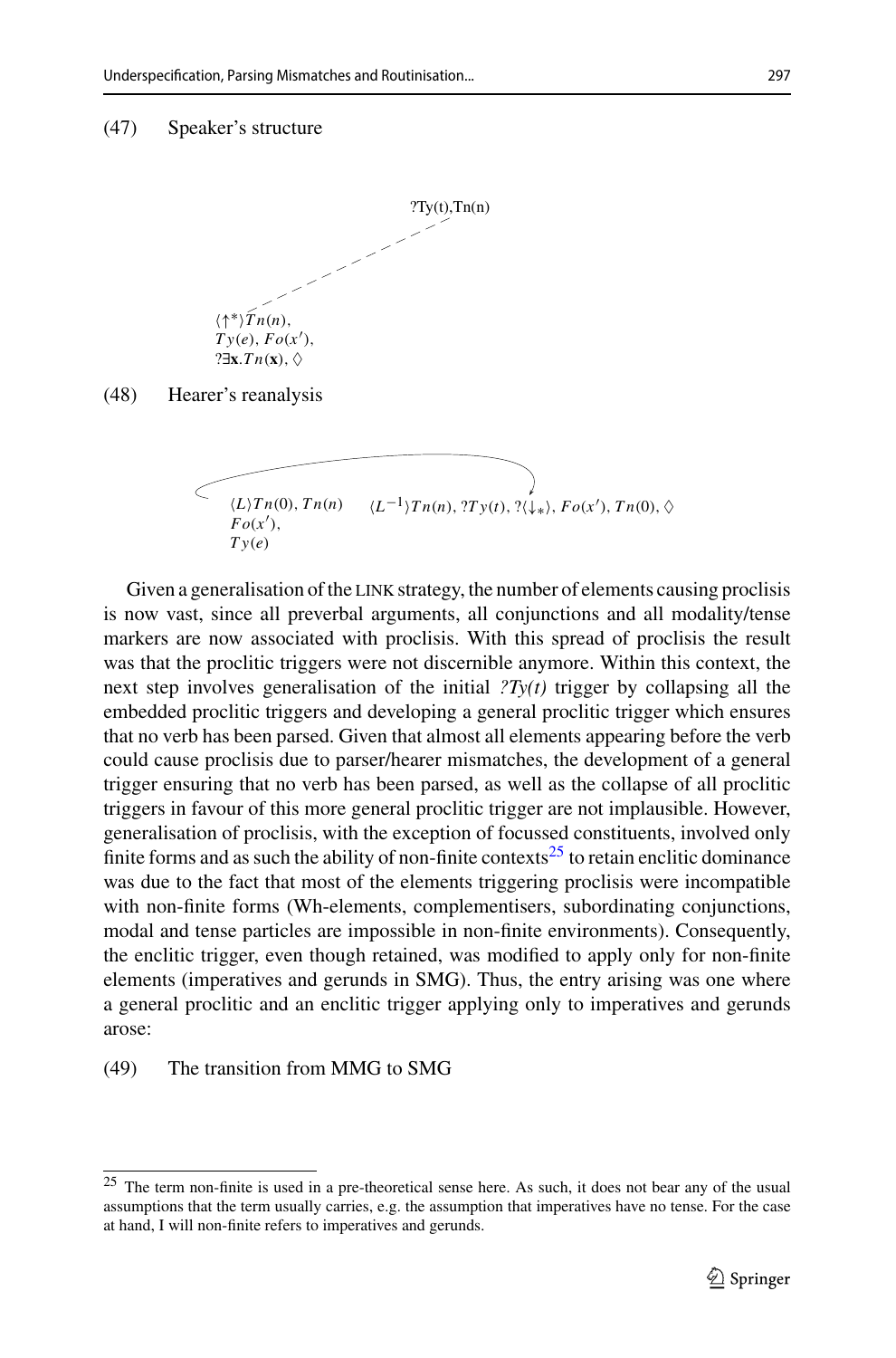| <b>MCG</b>                                                                                                                                                                                                                                                                                                                                                                                        |                                                           |
|---------------------------------------------------------------------------------------------------------------------------------------------------------------------------------------------------------------------------------------------------------------------------------------------------------------------------------------------------------------------------------------------------|-----------------------------------------------------------|
| CG<br>IF<br>2Tv(t)<br>IF<br>2Tv(t)<br>$\langle \downarrow_* \rangle$ ? $\exists$ x. $Tn(x)$<br><b>THEN IF</b><br>$[\downarrow_1^+]$ ? $Ty(x)$<br><b>THEN IF</b><br>$\langle \downarrow_0 \rangle$ ?Ty $(e_s)$  <br>$\langle \downarrow_1^+ \rangle Ty(x)$<br><b>ACTIONS</b><br><b>THEN</b><br><b>ACTIONS</b><br><b>THEN</b><br>ELSE.<br>abort<br><b>ELSE</b><br>abort<br>ELSE abort<br>ELSE abort | [Proclitic trigger]<br>$[+IMP/GER]$<br>[Enclitic trigger] |

In the case of CG, what we see is the transition between two systems which from a first look seem almost the same, since both are in general enclitic except when a number of proclisis inducing elements appear in the left periphery. However, taking a closer look at the two stages of CG, one notices that, descriptively, the transition between the two stages involves the emergence of more proclisis-inducing environments.<sup>26</sup> Specifically, in MCG fronted constituents are not associated with proclisis, while in CG the situation is different with these elements functioning as proclisisinducing triggers. Thus, the transition from MCG to CG involves the emergence of a number of new proclitic environments: fronted objects/subjects, fronted adverbs, fronted PPs/temporal expressions. Abstracting away from the number of these environments, we can assume that the new proclitic environment is actually one, i.e. a fronted element at the left periphery. One of the strategies associated with fronted elements in DS, is the use of unfixed nodes, i.e. the projection of nodes that have not yet been identified structurally in the tree structure. Now, the question is how this rise in proclitic environments took place. In MCG, we had to use the unfixed node strategy as specifically applying to Wh-elements only in order to capture MCG clitic positioning. Then, the transition to CG will involve the transition from a general trigger as applied to a specific environment to this general trigger as applied to all environments it can be used. In other words, we have the transition from a case specific to a case neutral trigger. In case of actual encoding, we have the drop of the restriction *Fo*(*W H*) and, thus, the simplification of the entry, that now covers more syntactic environments. Note that this change is in line with the findings in Bouzouit[a](#page-26-3) [\(2008\)](#page-26-3) in the transition from Medieval to Renaisance. There, as well, a restriction got lost, causing the generalisation of proclisis. The transition is shown below: $27$ 

<span id="page-21-0"></span><sup>26</sup> Pappa[s](#page-26-9) [\(2008](#page-26-9)) mentions that even though the number of proclitic environments are indeed more in CG, he also mentions that a number of enclitic environments also arise in CG. Thus, he argues that the claim that there is a tendency towards proclitic positioning is not well-founded. However, this is not entirely true, since the enclitic inducing environments that Pappas refers to are those involving the complex negation/subordination particles with *tze* as the second element of the complex. These elements were not present in MCG and thus we do not know what their behaviour would be. However, attributing enclisis in these cases to the presence of *tze*, no additional enclitic envrironments need to be assumed given that *tze* and in general coordinating conjunctions are associated with enclisis in both MCG and CG. In this respect, the claim that there is a tendency towards proclitic positioning does not seem to be contradicted by Pappas' claim.

<span id="page-21-1"></span> $27$  For more detail[s](#page-26-0) as regards the DS analysis of CG see Chatzikyriakidis [\(2012\)](#page-26-0).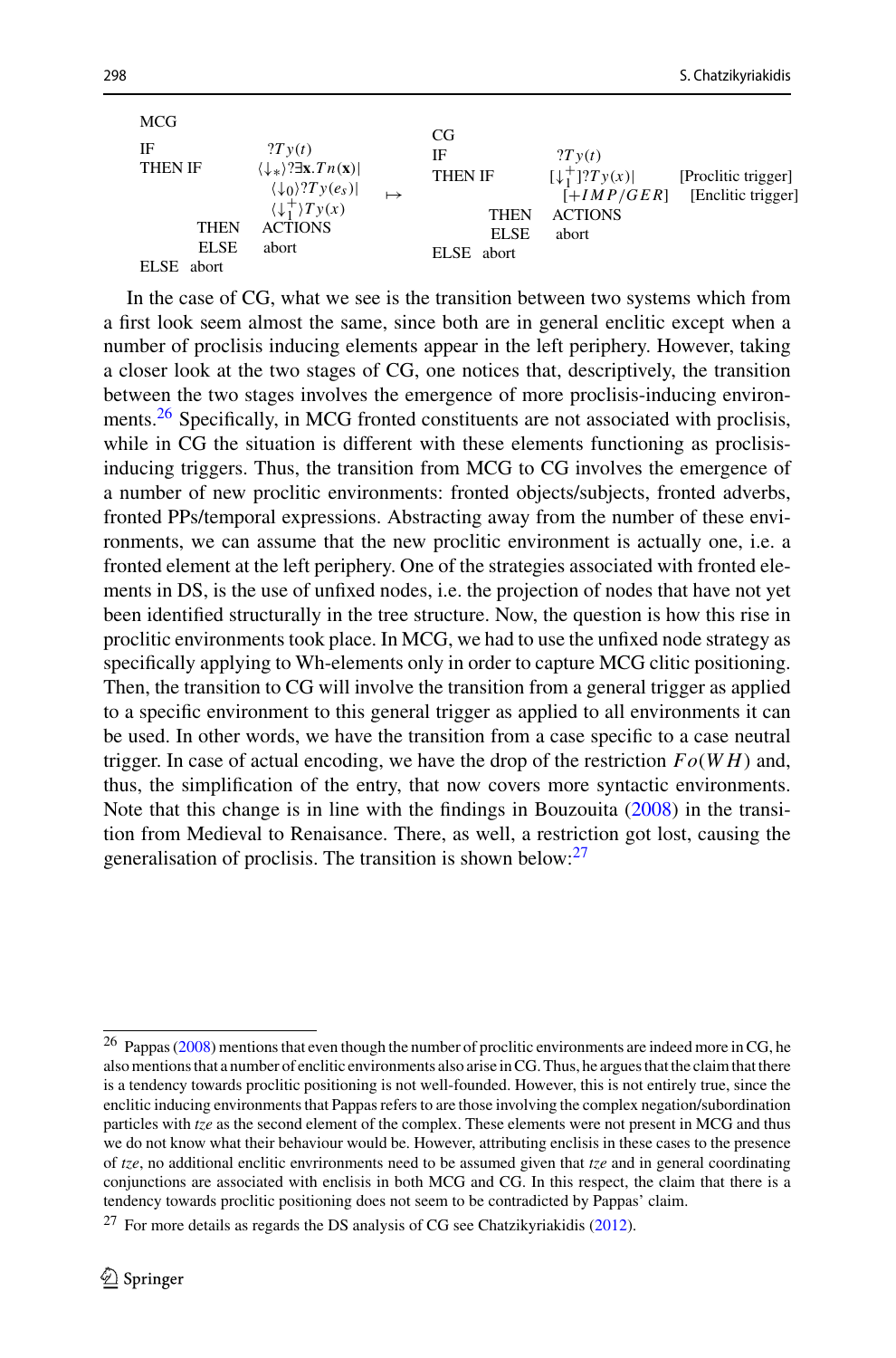| (50) | The transition from MCG to CG |  |  |  |  |
|------|-------------------------------|--|--|--|--|
|------|-------------------------------|--|--|--|--|

| <b>MCG</b>     |                                                                                              |           | CG             |                                                       |
|----------------|----------------------------------------------------------------------------------------------|-----------|----------------|-------------------------------------------------------|
| IF             | 2Tv(t)                                                                                       |           | IF             | 2Tv(t)                                                |
| <b>THEN IF</b> | $\langle \downarrow_* \rangle$ ? $\exists$ x. <i>Tn</i> (x) $\wedge$ <i>Fo</i> ( <i>WH</i> ) |           | <b>THEN IF</b> | $\langle \downarrow_* \rangle$ ? $\exists$ x. $Tn(x)$ |
|                | $\langle \downarrow_0 \rangle$ ? $Ty(e_s)$                                                   | $\mapsto$ |                | $\langle \downarrow_0 \rangle$ ?Ty $(e_s)$            |
|                | $\langle \downarrow_1^+ \rangle Ty(x)$                                                       |           |                | $\langle \downarrow_1^+ \rangle Ty(x)$                |
| <b>THEN</b>    | <b>ACTIONS</b>                                                                               |           | <b>THEN</b>    | <b>ACTIONS</b>                                        |
| <b>ELSE</b>    | abort                                                                                        |           | <b>ELSE</b>    | abort                                                 |
| ELSE abort     |                                                                                              |           | ELSE abort     |                                                       |

The last transition we need to look at is the transition from MPG to PG. Remember that MPG has the fewest proclitic environments compared to the other two medieval systems. However, this fact did not lead to a simpler lexical entry but to a considerably more complex one.<sup>28</sup> This paradox is easily explained given that no generalisation across linguistic elements can be found in MPG. For example, some subordinating conjunctions are associated with proclisis, while others with enclisis or variant positioning. The effect of this situation is the emergence of a lexical entry that has to separately list all the proclitic environments, given that no proclitic generalisations can be made. Thus, even though the proclitic environments are fewer in MPG, the proclitic triggers are more than the ones found in MMG and MCG, since every element inducing proclisis is listed separately (see (46)).The lexical entry is extremely complex and shows in a very transparent way that it is extremely difficult to find generalisations within such a system, a fact already noted by Pappa[s](#page-26-28) [\(2004a](#page-26-28)). The only generalised trigger is the trigger ensuring enclisis  $(\langle \downarrow_1^+ \rangle Ty(x))$ . Given this, and also the fact that the proclitic environments were considerably fewer than those found in the other two medieval varieties, I will argue that the reason for the transition towards a strict enclitic system in PG is totally dependent on these two previous facts. Spread of proclisis, which was the result of the generalisation of a number of parsing strategies that were used as proclitic triggers in MMG and MCG (e.g. a generalised unfixed or type  $e_s$  node proclitic trigger as in the case of MMG), was not possible in MPG. This, in combination with the complexity of the lexical entry shown for MPG and the fact that the enclitic trigger is the only generalised trigger (spanning across all verbal types), gives us a straightforward explanation of why the PG clitic system turned out to be strictly enclitic. Since proclisis failed to be generalised or even get spread across linguistic categories or parsing strategies, and given the complexity of the entry presented above, PG clitics followed the opposite route and generalised the most general trigger of the entry, i.e. the enclitic trigger. In that sense, the transition from MPG to PG involves the drop of all proclitic triggers. The transition between the two stages is shown below:

<span id="page-22-0"></span><sup>&</sup>lt;sup>28</sup> Of course, we have far fewer data from MPG, so the assessment of the situation is less reliable.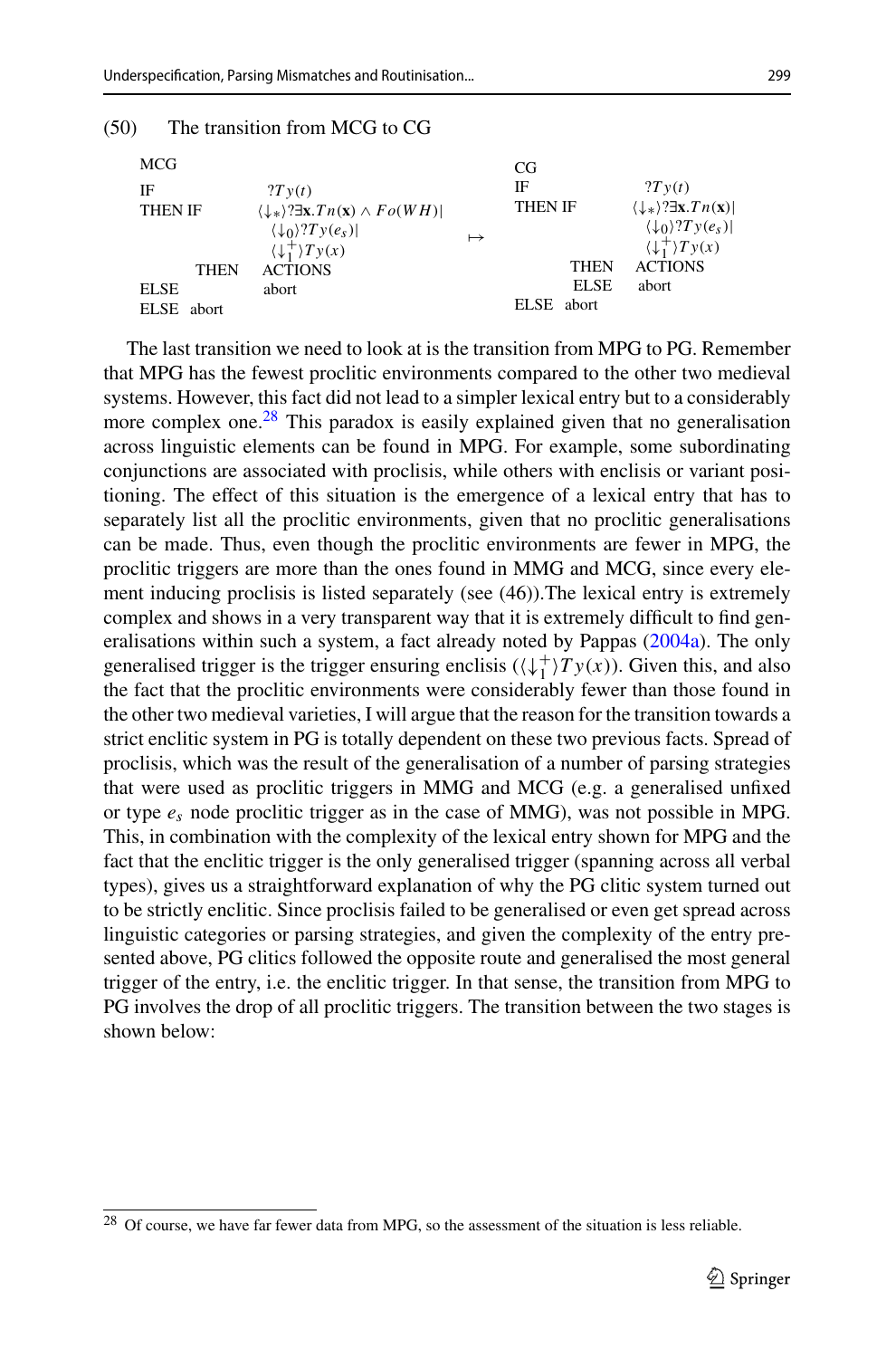| <b>MPG</b>                                         |                                                                                                                                                                                                                                          |           |                              |                                      |                                                                             |
|----------------------------------------------------|------------------------------------------------------------------------------------------------------------------------------------------------------------------------------------------------------------------------------------------|-----------|------------------------------|--------------------------------------|-----------------------------------------------------------------------------|
| IF<br><b>THEN IF</b><br><b>THEN</b><br><b>ELSE</b> | 2Ty(t)<br>$+hina$<br>$+as$<br>$+5S$<br>$[+NEG]$<br>$\langle \downarrow^* \rangle ? \langle \uparrow_0 \rangle Ty(t)   $<br>$\langle \downarrow_1^+ \rangle Ty(x) $<br>$\langle \downarrow^* \rangle$ $Fo(WH)$<br><b>ACTIONS</b><br>abort | $\mapsto$ | PG<br>ΙF<br>THEN IF<br>ELSE. | <b>THEN</b><br><b>ELSE</b><br>abort. | 2Ty(t)<br>$\langle \downarrow_1^+ \rangle Ty(x)$<br><b>ACTIONS</b><br>abort |
| ELSE.<br>abort                                     |                                                                                                                                                                                                                                          |           |                              |                                      |                                                                             |

#### (51) The Transition from MPG to PG

### **6 Remarks on Routinisation, Processing/Parsing Mismatches and Syntactic Change**

Clitic positioning in this paper was explained to a large extent using the concept of syntactic routinisation, in effect the calcification of a number of strategies that were part of an earlier pragmatic rather than syntactic system. The interesting fact as regards the varieties discussed here, is the diverse outcomes given a common input system. Specifically, it is quite intriguing to see that all the range of clitic positioning possibilities exemplified by Standard Modern, Cypriot and Pontic Greek arose out of a single system, that of KG. Of course, the intermediate stages are also quite different in each case (the Medieval varieties), but the fact remains fascinating in any case.

A question that naturally arises is what do we learn from the fact that all these three different possibilities might arise. The first thing one can say is rather tautological and obvious: given the proposal, we take all individual developments to be reasonable outcomes of a parent system like KG. The fact that no strictly enclitic system arose in Romance can be attributed to the subsequent development of Medieval Romance and not Latin itself. Given what we have said here, an enclitic system might well have arisen from Latin. The fact that this never happened, at least to our knowledge, is something that is outside the scope of this work. Also, the fact that a number of positioning systems might arise from a system similar to KG does not mean that systems based on pragmatic considerations are not in general biased towards one pattern or the other (e.g. towards enclisis or proclisis). In the case of KG, it is true that system seems biased towards generalising proclisis, but there is nothing in this realization that guarantees that such a proclitic system will actually arise. There is indeed more fertile ground, but what the account offers is an explanation, and not a prediction. Or better put, the account does not claim to be making any strong predictions. In cases of systems like KG and Latin, the bias indeed seems to be towards proclisis, which is indeed what we find for the vast majority of the systems that developed out of these systems (the PG clitic system stands as a notable exception). It is this proclitic bias of a system underlied by pragmatic considerations, as well as parser/hearer processing mismatches, that acted as fertile ground for routinisation to take place in the transition from KG to SMG and CG, storing these positioning preferences as fixed lexical macros.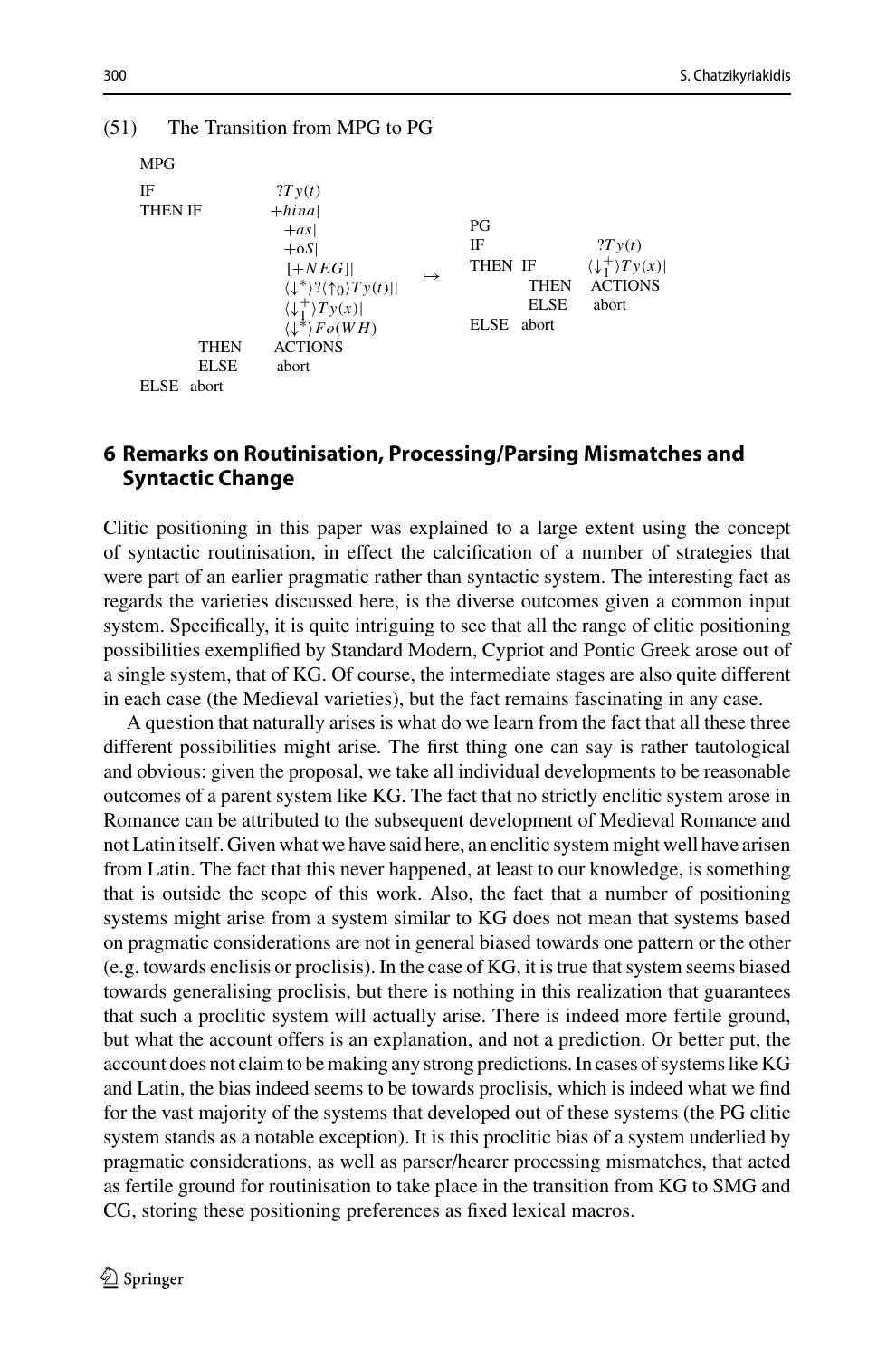Routinisation, or in general the idea that pragmatic or other kind of biases can be end up being lexical macros and eventually be hard-coded in the lexicon, and, furthermore, the idea that parsing/processing mismatches can happen in real time interaction when more than one structural route is possible to parse a number of constructions, is a promising way to look at the diachronic development of clitic positioning systems. However, it has to be taken into consideration that this account alone cannot be the whole story of syntactic change for clitic systems or syntactic change more generally, given that a number of other latent or confounding factors for syntactic change might be at play. For example, the form of KG that gave rise to the individual systems is taken to be the same for all three varieties. But, this is an oversimplification lacking data from individual regional varieties of KG. We have allowed ourselves to make the simplifying assumption that KG, is the linguistic ancestor of all Medieval Greek varieties, but, in real terms, this is unsustainable. Unfortunately, there is no way to check whether regional differences of KG might have something to do with the different outcomes we find in the Medieval varieties. It is thus impossible to tell whether a shared linguistic ancestor like KG gave rise to different Medieval varieties due to routinisation plus parsing/production mismatches alone affecting the syntax of a given system to varying degrees in each case, or whether these processes are the same in every case and what we are dealing with is not a common KG variety, but various different ones. The issue has to be further examined in any case. In particular, it would be of great interest to test this assumption against new sets of languages, in order to see whether the claim about routinisation plus parsing/production mismatches being one of the key factors behind language change can be sustained. One last thing to note is that if such an account is shown to be correct, then DS seems to be an ideal framework in general to formalize syntactic change based on the routinisation plus parsing/production pressures idea. The reason is simple: DS is a parsing oriented, dynamic framework. The parser is taken to be the grammar and vice versa. This makes possible for concepts like parser/hearer mismatches or parsing strategies to be part of the actual explanation. It is very difficult to conceive how these ideas could be implemented within a more mainstream theory of syntax, where the parser is considered to be separate from the actual grammar. Consequently, concepts like the parser/hearer mismatches used in the account presented here do not really make sense in a more traditional syntactic setting.

### **7 Conclusions**

In this paper, I presented a diachronic account of the clitic systems of Standard Modern, Cypriot and Pontic Greek within the framework of Dynamic Syntax. I argued that the transition from KG to the respective medieval varieties involves a process of routinisation whereby an earlier system determined by pragmatic considerations (the KG clitic system) lost its underlying pragmatic basis and encoded pragmatic preferences as syntactic restrictions. The difference in the positioning systems of the modern forms of the varieties discussed is then explained by looking at the positioning systems of their respective medieval ancestors. SMG derived from a system which already started to generalise proclisis in medieval times. Proclisis was generalised via parsing strat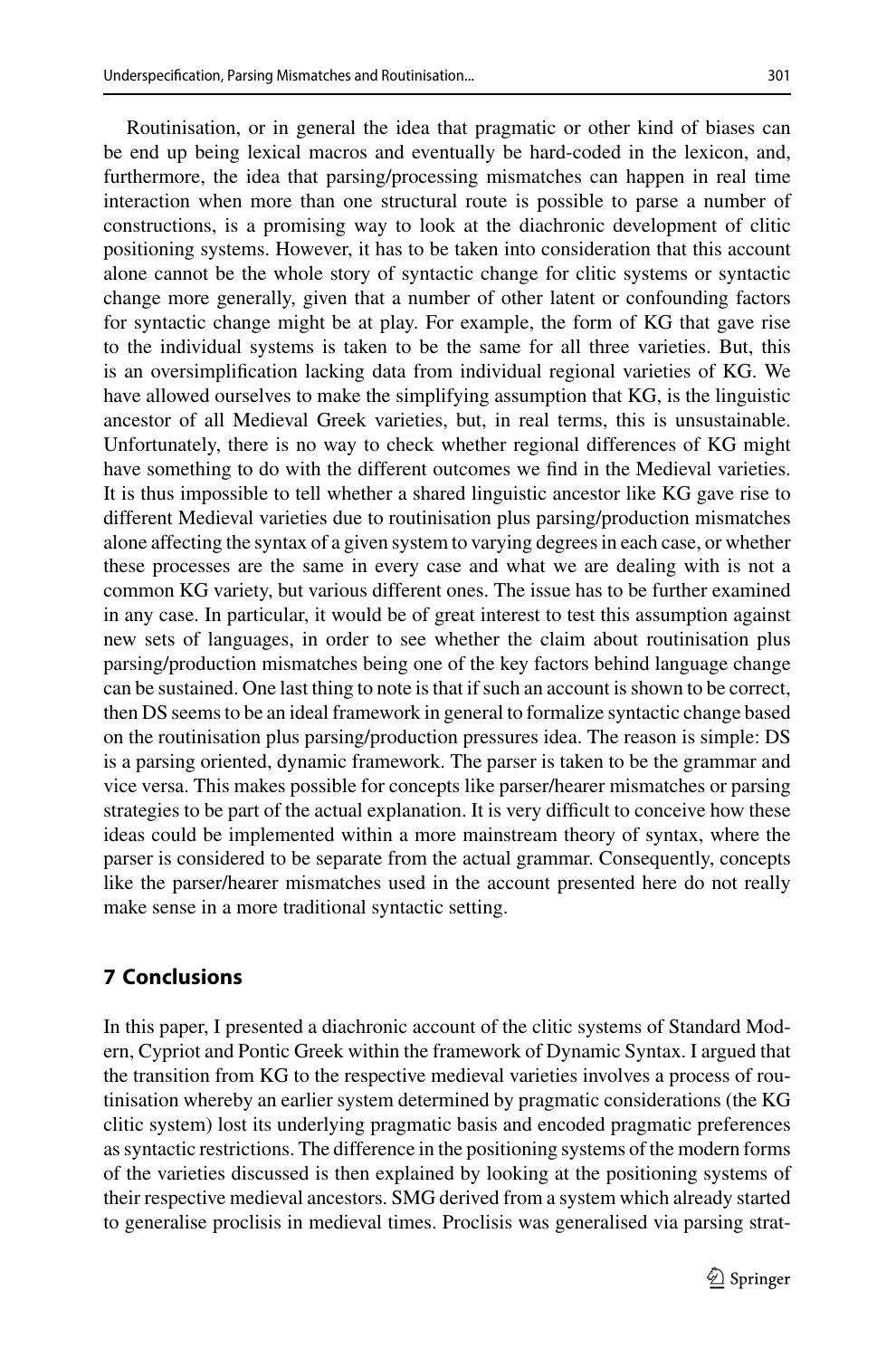egy generalisation, i.e. a given parsing strategy used for parsing a number of elements ended up being a proclitic trigger. However, the fact that different parsing strategies were possible in parsing one and the same element (e.g. parsing fronted elements as unfixed nodes or link structures), gave rise to parsing/hearer mismatches, and had the result of further generalising proclisis to more environments. The proclitic environments ended up being so many that was hard to distinguish proclitic triggers anymore. All the proclitic triggers collapsed in favour of one general proclitic trigger. On the other hand, the fact that most of the elements triggering proclisis were impossible in non-finite contexts had the result of enclisis being retained in non-finite environments. The emerging SMG system kept the old enclitic trigger of MMG by modifying it to apply to non-finite verbal forms only.<sup>[29](#page-25-0)</sup> The situation is different in CG. CG derived from a system, i.e. MCG, in which proclitic environments are fewer than those found in the modern system or the medieval ancestor of SMG (MMG). Looking at MCG, one sees that the unfixed node strategy is not yet generalised. In that sense, the unfixed node strategy is specified to apply only for Wh-elements. Then, the transition to MCG involves generalisation of the unfixed strategy to apply to all elements that are parsed as unfixed nodes (subjects, objects, PPs, temporal expressions, adverbs). Lastly, PG derives from a system were proclitic environments are far fewer than the ones found in MCG or MMG. In MPG no general parsing trigger as a proclitic trigger is found, since the elements inducing proclisis cannot be generalised into one class. Hence, each of the elements must be encoded separately in the lexical entry for the clitic. The fact that proclitic environments were few in conjunction with the complexity of the lexical entry and the fact that only the enclitic trigger had a generalised flavor gave rise to a system where all proclitic triggers were dropped and only the enclitic trigger was retained.

**Acknowledgements** Open access funding provided by University of Gothenburg. The author is supported by grant 2014-39 from the Swedish Research Council, which funds the Centre for Linguistic Theory and Studies in Probability (CLASP) in the Department of Philosophy, Linguistics, and Theory of Science at the University of Gothenburg. A number of people are thanked for useful discussions and intuitions related to different parts of this paper: Ruth Kempson, Panayiotis Pappas, Miriam Bouzouita, Ronnie Cann, Eleni Gregoromichelaki, Christine Howes, Ioanna Sitaridou and Lutz Marten. All errors remain my own.

**Open Access** This article is licensed under a Creative Commons Attribution 4.0 International License, which permits use, sharing, adaptation, distribution and reproduction in any medium or format, as long as you give appropriate credit to the original author(s) and the source, provide a link to the Creative Commons licence, and indicate if changes were made. The images or other third party material in this article are included in the article's Creative Commons licence, unless indicated otherwise in a credit line to the material. If material is not included in the article's Creative Commons licence and your intended use is not permitted by statutory regulation or exceeds the permitted use, you will need to obtain permission directly from the copyright holder. To view a copy of this licence, visit [http://creativecommons.org/licenses/by/4.0/.](http://creativecommons.org/licenses/by/4.0/)

<span id="page-25-0"></span><sup>29</sup> An anonymous reviewer points out thar in Medieval Spanish, proclisis also spread to non-finite forms but then reverted back. This has been dubbed a "failed change" as the reviewer notes. There is no evidence for such a "failed change" for Medieval Greek.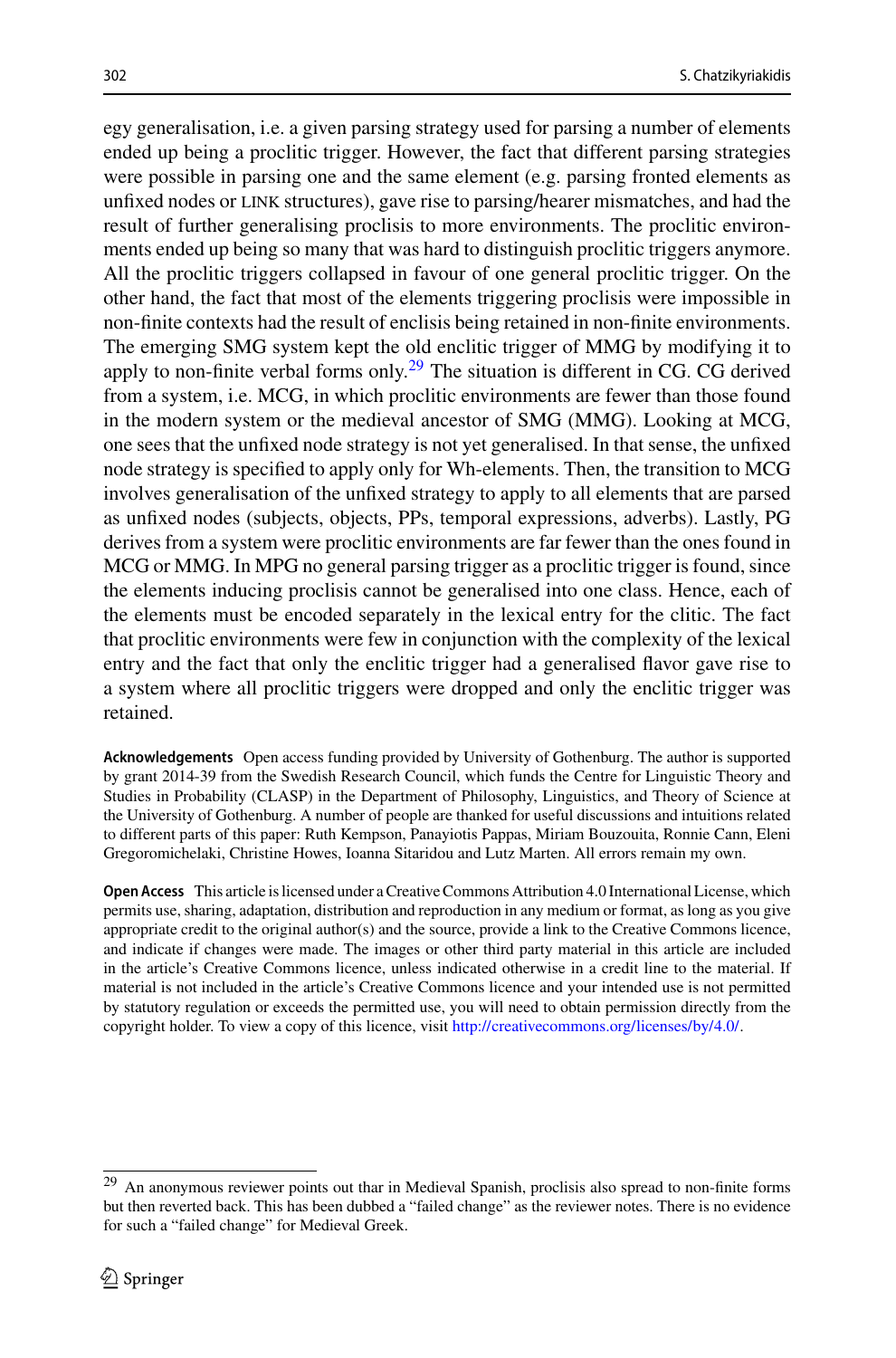### **References**

- <span id="page-26-19"></span>Blackburn, P., & Meyer-Viol, W. (1994). Linguistics, logic and finite trees. *Logic Journal of the IGPL*, *2*(1), 3–29.
- <span id="page-26-3"></span>Bouzouita, M. (2008). At the syntax–pragmatics interface: Clitics of Spanish. In R. Cooper & R. Kempson (Eds.), *Language in flux: Dialogue coordination, language variation, change and evolution* (pp. 221– 263). London: College Publications.
- <span id="page-26-25"></span>Branigan, H. P., Pickering, M. J., & McLean, J. F. (2005). Priming prepositional-phrase attachment during comprehension. *Journal of Experimental Psychology: Learning, Memory, and Cognition*, *31*(3), 468.
- <span id="page-26-26"></span>Cann, R. (2010). Towards an account of the English auxiliary system. In E. Gregoromichelaki, R. Kempson, & C. Howes (Eds.), *The dynamics of lexical interfaces*. Stanford: CSLI Publications.

<span id="page-26-18"></span>Cann, R., Kempson, R., & Marten, L. (2005). *The dynamics of language*. Oxford: Elsevier.

- <span id="page-26-6"></span>Chatzikyriakidis, S. (2009a). Clitics in Grecia Salentina Greek: A dynamic account. *Lingua*, *12*, 1938–1968.
- <span id="page-26-7"></span>Chatzikyriakidis, S. (2009b). Clitic climbing in Grecia Salentina Greek: A dynamic account. *Modern Greek Dialects and Linguistics Theory*, *4*(1), 280–304.
- <span id="page-26-8"></span>Chatzikyriakidis, S. (2010a). *Clitics in four dialects of Modern Greek: A dynamic account*. PhD thesis, University of London.
- <span id="page-26-10"></span>Chatzikyriakidis, S. (2010b). A dynamic account of clitic climbing: A first sketch. In E. Gregoromichelaki, R. Kempson, & C. Howes (Eds.), *The dynamics of lexical interfaces*. Stanford: CSLI Publications.
- <span id="page-26-0"></span>Chatzikyriakidis, S. (2012). A dynamic account of clitic positioning in Cypriot Greek. *Lingua*, *122*(6), 642–672.
- <span id="page-26-21"></span>Chatzikyriakidis, S., & Kempson, R. (2011). Standard Modern and Pontic Greek person restrictions: A feature-free dynamic account. *Journal of Greek Lingusitics*, *11*, 127–166.
- <span id="page-26-15"></span>Condoravd, C., & Kiparsky, P. (2002). Clitics and clause structure. *Journal of Greek Linguistics*, *2*(1), 1–39.
- <span id="page-26-1"></span>Crysmann, B. (2001). Phonological properties of Portuguese clitics. In *8th international conference on head-driven phrase structure grammar*, pp. 3–5.
- <span id="page-26-24"></span>Garrod, S., & Doherty, G. (1994). Conversation, co-ordination and convention: An empirical investigation of how groups establish linguistic conventions. *Cognition*, *53*, 181–215.
- <span id="page-26-23"></span>Garrod, S., & Pickering, M. J. (2004). Why is conversation so easy? *Trends in Cognitive Sciences*, *8*(1), 8–11.

<span id="page-26-29"></span>Gregoromichelaki, E. (2006). *Conditionals: A dynamic syntax account*. PhD thesis, King's College London.

- <span id="page-26-11"></span>Grohmann, K., Papadopoulou, E., & Themistocleous, C. (2017). Acquiring clitic placement in bilectal settings: Interactions between social factors. *Frontiers in Communication*, *2*, 5.
- <span id="page-26-12"></span>Hatzidakis, G. (1897). Neugriechische studien. *Zeitschrift für vergleichende Sprachforschung auf dem Gebiete der Indogermanischen Sprachen*, *34*(1. H), 80–143.
- <span id="page-26-27"></span>Healey, P., Purver, M., & Howes, C. (2014). Divergence in dialogue. *PLoS ONE*, *9*(6), e98598.
- <span id="page-26-13"></span>Horrocks, G. (1997). *Greek: A history of the language and its speakers*. Hoboken: Wiley.
- <span id="page-26-14"></span>Janse, M. (1993). *La position des pronoms personnels enclitiques en grec néo-testamentaire à la lumière des dialectes néo-helléniques*. Presses Universitaires de Nancy.
- <span id="page-26-5"></span>Katsoyannou, M. (1995). *Le parler Gréco de Gallicianò (Italie): Description d'une Langue en Voie de Disparition*. PhD thesis, Paris 7.
- <span id="page-26-22"></span>Kempson, R., & Cann, R. (2008). Production pressures, syntactic change and the emergence of clitic pronouns. In R. Cooper & R. Kempson (Eds.), *Language in flux: Dialogue coordination, language variation, change and evolution* (pp. 179–220). London: College Publications.
- <span id="page-26-20"></span>Kempson, R., & Kiaer, J. (2010). Multiple long-distance scrambling: Syntax as reflections of processing. *Journal of Linguistics*, *46*(01), 127–192.
- <span id="page-26-17"></span>Kempson, R., Meyer-Viol, W., & Gabbay, D. (2001). *Dynamic syntax: The flow of language understanding*. Oxford: Blackwell.
- <span id="page-26-2"></span>Luıs, A., Otoguro, R., Butt, M., & King, T. H. (2004). Proclitic contexts in European Portuguese and their effect on clitic placement. In *The proceedings of the LFG'04 conference*, pp. 334–352.
- <span id="page-26-16"></span>Mussafia, A. (1886). *A particular syntax of the Italian language of the first centuries*. Florence: Le Monnier.
- <span id="page-26-28"></span>Pappas, P. A. (2004a). Medieval Greek weak object pronouns and analogical change: A response to Condoravdi & Kiparsky (2001). *Journal of Greek Linguistics*, *5*(1), 127–157.
- <span id="page-26-4"></span>Pappas, P. A. (2004b). Object clitic placement in the dialects of Medieval Greek. *Modern Greek Dialects and Linguistics Theory*, *2*(1), 314–328.
- <span id="page-26-9"></span>Pappas, P. A. (2008). Object clitic placement in the history of Cypriot Greek. In *Proceedings of Methods XIII*. Frankfurt am Main: Peter Lang.